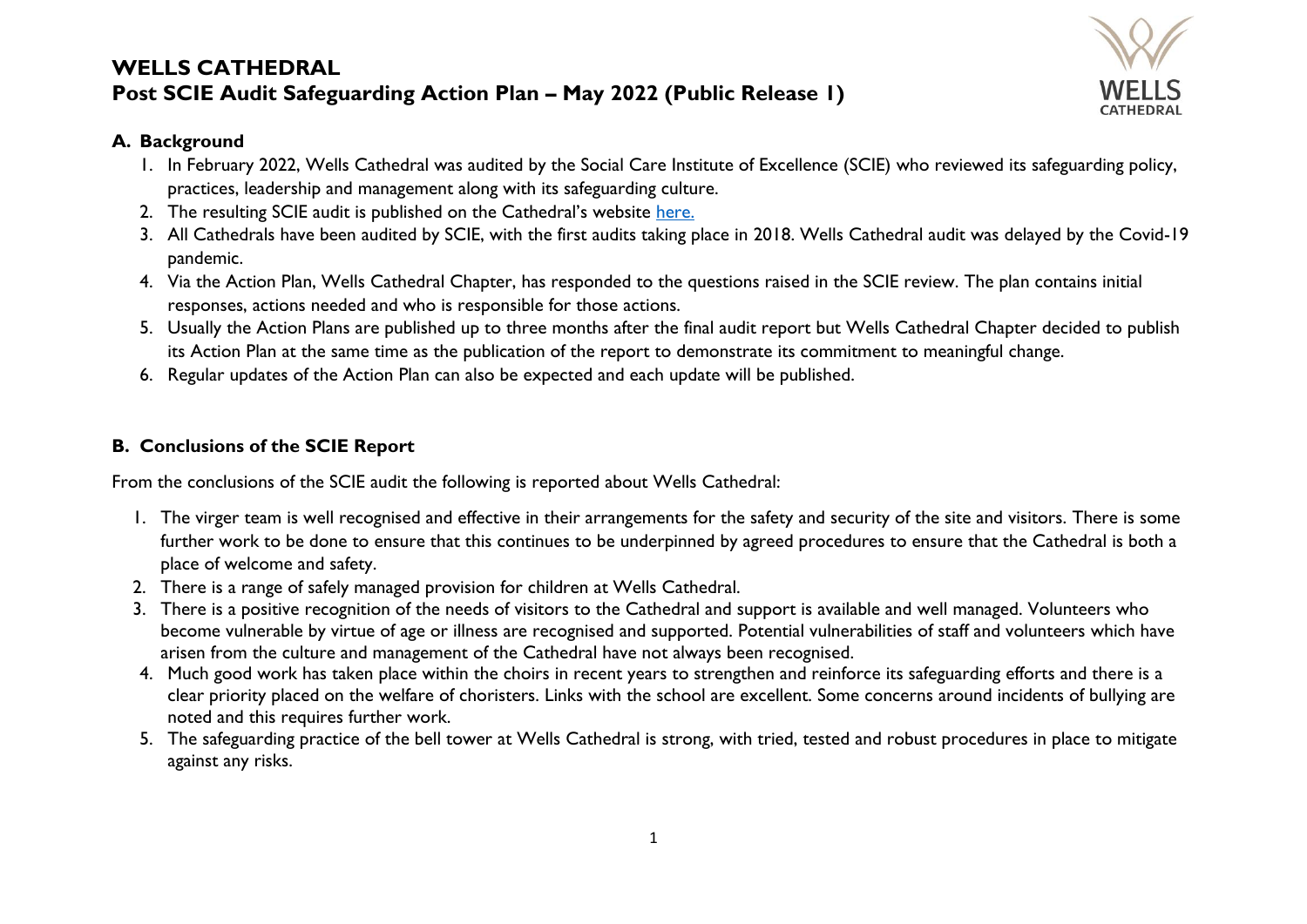

- 6. Case work and information sharing at Wells Cathedral is a strength and is benefitted by close working with the DSA/DSM and external agencies.
- 7. Training is centrally tracked and well managed and all within the Cathedral have received or have safeguarding training planned.
- 8. Safer recruitment is standardised and evident. However, its process is disjointed and there remains concern from those managing the system that something will be missed. Streamlining of the system is required.
- 9. Safeguarding policies and procedures are in place, but there are omissions and overlaps.
- 10. The COO at Wells Cathedral is effective, well recognised and regarded. Cathedral safeguarding work is supported by a very strong relationship with the diocese, and DSA team.
- 11. Chapter are scrutinous in their seeking of assurances about safeguarding within the Cathedral and there is evidence of quality assurance. However, Chapter has not adequately challenged the current culture of unhappiness for staff and some volunteers which has made them vulnerable.
- 12. The DSAP has been an effective forum for the oversight, scrutiny and development of safeguarding within the Cathedral. The introduction of a Cathedral safeguarding panel will be a positive step.
- 13. While the theological leadership of safeguarding is recognised and has developed at Wells Cathedral, it is not always overtly visible to those that are part of the Cathedral community.
- 14. The strategic leadership of safeguarding at Wells Cathedral is mixed. Safeguarding systems are in place and in the main work well, but Chapter has not challenged culture, and leadership from the Dean is perceived by many as intimidating. The Cathedral does not have an overarching safeguarding plan.
- 15. The operational leadership of safeguarding in Wells Cathedral is good but concentrated in one person. Knowledge of the DSA's role and route to reporting directly to them is less well known. There is an opportunity to underpin current practice with more formal routes of communication and a review of roles.
- 16. Safeguarding is a commonly understood priority across the Cathedral and many opportunities are being taken to further reinforce this culture. However, the culture for staff and volunteers is polarised with a feeling of general unhappiness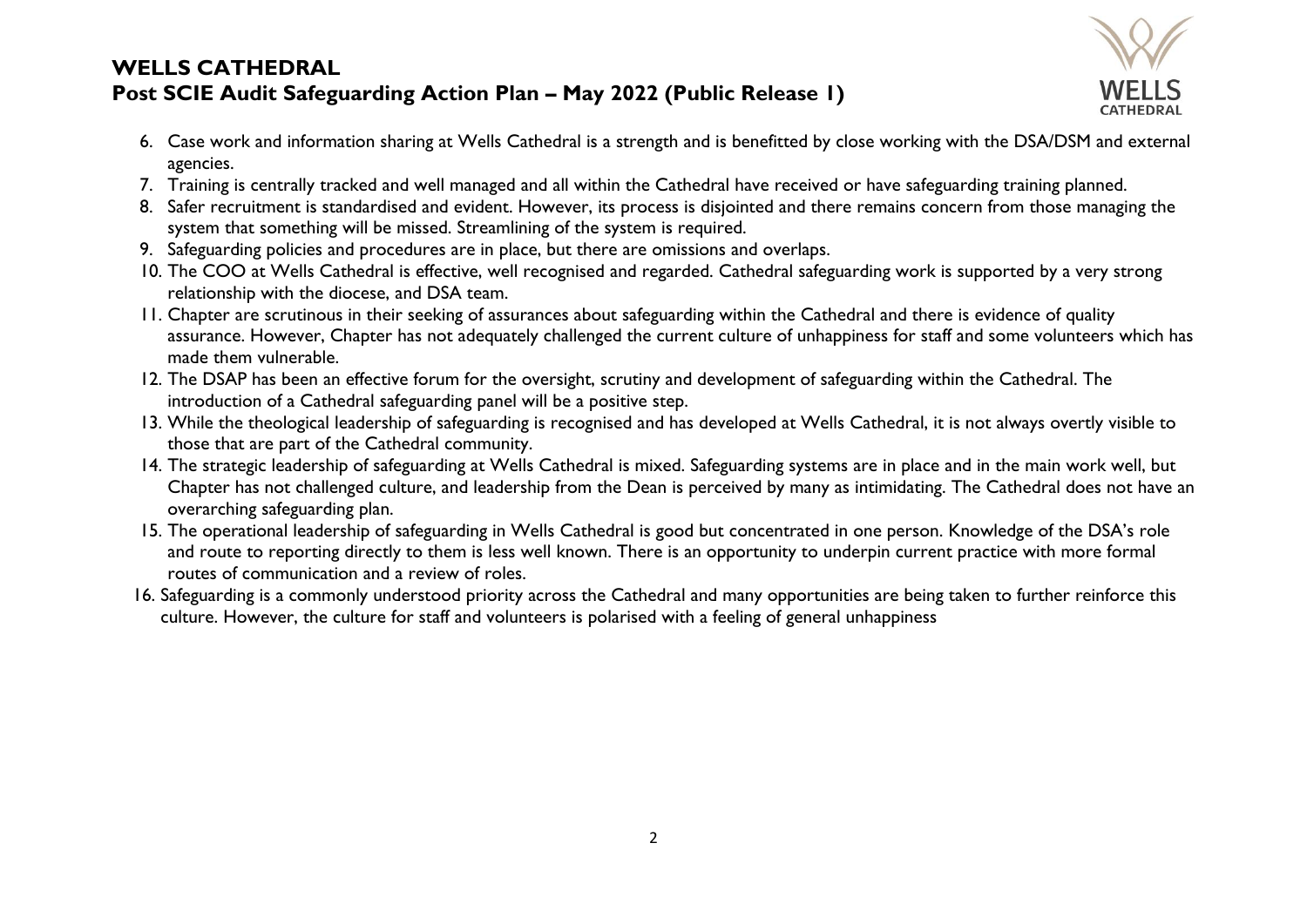

**1.**

|   | <b>SCIE</b> questions for consideration                                                                                                                                                    | <b>SCIE</b><br><b>Audit</b><br><b>Ref/Page</b><br>no: | <b>Chapter response</b><br><b>April 2022</b>                                                                                                                                                                                                                     | <b>Actions</b>                                                                                                                                                                                                                                                                                                                                                                                              | Dates and who is<br>responsible                                                                                                                                                                                               | <b>Programme</b><br><b>Evidence</b><br><b>Updates</b> |
|---|--------------------------------------------------------------------------------------------------------------------------------------------------------------------------------------------|-------------------------------------------------------|------------------------------------------------------------------------------------------------------------------------------------------------------------------------------------------------------------------------------------------------------------------|-------------------------------------------------------------------------------------------------------------------------------------------------------------------------------------------------------------------------------------------------------------------------------------------------------------------------------------------------------------------------------------------------------------|-------------------------------------------------------------------------------------------------------------------------------------------------------------------------------------------------------------------------------|-------------------------------------------------------|
|   | What are the barriers to seeking advice<br>and putting in place anti-terrorism<br>measures which protect the Cathedral and<br>those within it, are well established and<br>well-rehearsed? | 3.1.16<br>Page 10                                     | The Chapter recognised<br>the importance of<br>establishing robust anti-<br>terrorism measures pre-<br>Covid and was moving<br>towards embedding initial<br>training given to staff and<br>cascading training to<br>volunteers when Covid-<br>19 pandemic began. | There is new<br>training issued by<br>PREVENT which<br>will be cascaded to<br>staff and<br>volunteers<br>The Clerk of the<br>Works and the<br>Head Virger will<br>work together to<br>put in place<br>measures to<br>protect the<br>Cathedral and<br>those within it,<br>post training.<br>The measures will<br>be tested by an<br>exercise being<br>planned with the<br>Avon and<br><b>Somerset Police</b> | Training cascade by<br>31.10.2022. (H& S<br>Coordinator)<br>Measures in place<br>31.12.2022. (Clerk<br>of the Works and<br>Head Virger)<br>Simulation tbc.<br>Date not within<br>Cathedral control<br>(Clerk of the<br>Works) |                                                       |
| 2 | How can the Cathedral be assured that<br>relationships between the virger team, the<br>Dean and other senior leaders reach a<br>mutually acceptable level?                                 | 3.1.16<br>Page 10                                     | <b>Wells Cathedral strives</b><br>for 'happy excellence' and<br>a key part of this phrase is<br>working to achieve a                                                                                                                                             | <b>Strategic: The</b><br>Chapter has<br>requested an<br>independent                                                                                                                                                                                                                                                                                                                                         | Chapter wrote to<br>the Bishop of<br>Taunton on 5 April<br>2022 to request the                                                                                                                                                |                                                       |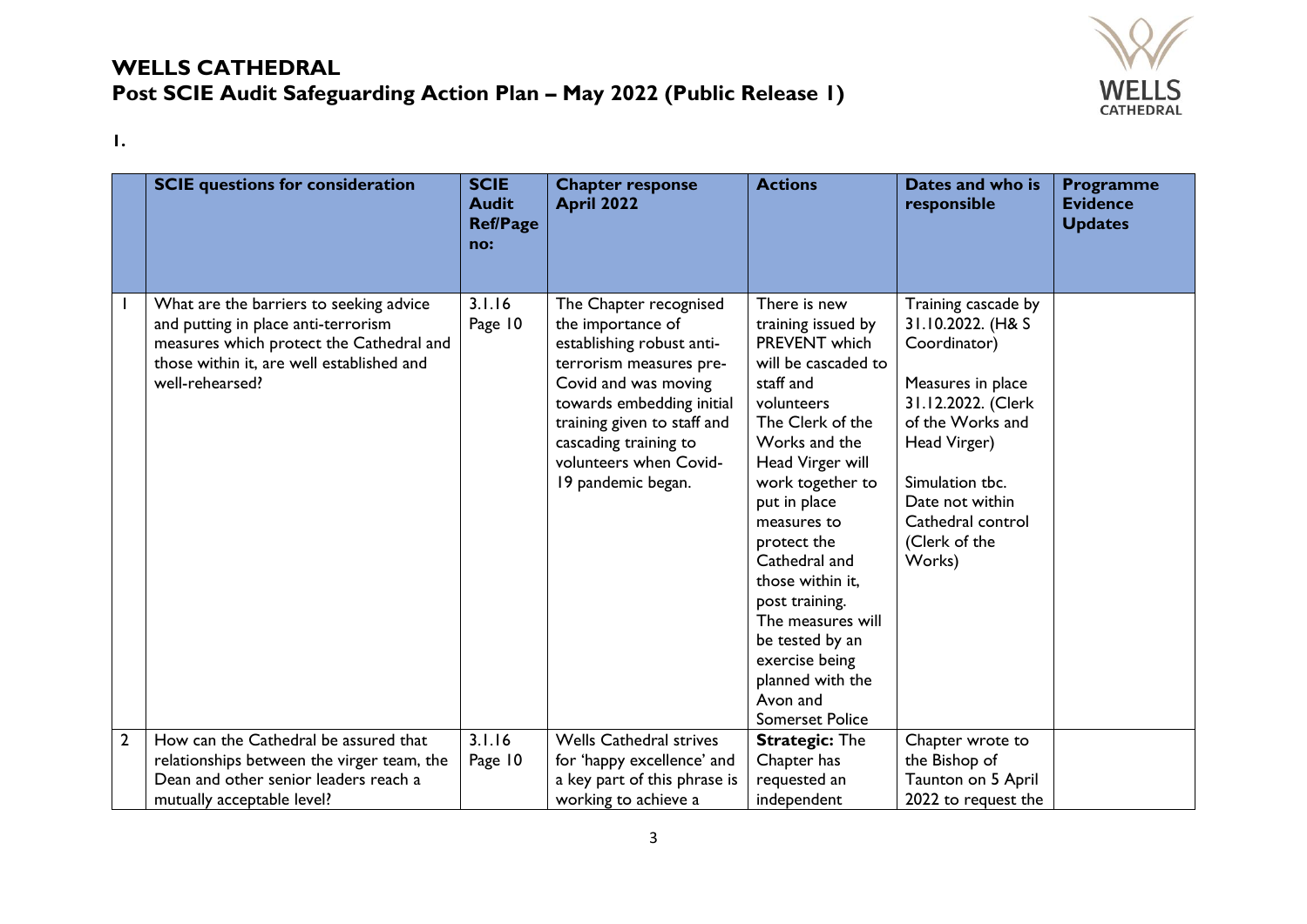

|  | supportive and safe          | review of           | independent review          |
|--|------------------------------|---------------------|-----------------------------|
|  | culture where people are     | leadership and      | of leadership and           |
|  |                              | culture at Wells    | culture. It is              |
|  | empowered to deliver         |                     |                             |
|  | their best work. It is clear | Cathedral. Whilst   | anticipated (hoped)         |
|  | from the feedback            | the virgers are one | that she will work          |
|  | received that there are      | named area of       | with the NST and            |
|  | polarised views              | concern, there      | SCIE (as                    |
|  | (mentioned a number of       | may be others       | appropriate) to             |
|  | times in the report) and     | too. There may      | determine the               |
|  | this means there is more     | also be areas       | review process.             |
|  | work to do to deliver        | where 'happy        |                             |
|  | against this aspiration.     | excellence' is      | An external                 |
|  | Difficulties in the          | achieved. It is     | facilitator will be         |
|  | relationship between         | important for       | used to define the          |
|  | virgers, the Dean need to    | Chapter to          | detailed terms of           |
|  | be addressed strategically   | recognise all these | reference for the           |
|  | and operationally.           | points and to       | review and to               |
|  |                              | empower all to be   | conduct it.                 |
|  |                              | able to respond if  |                             |
|  |                              | they wish to.       | Senior leaders may          |
|  |                              |                     | also benefit from a         |
|  |                              |                     | work consultant (or         |
|  |                              |                     | supervision as it is        |
|  |                              |                     | known in the                |
|  |                              |                     |                             |
|  |                              |                     | safeguarding and<br>medical |
|  |                              |                     |                             |
|  |                              |                     | professions).               |
|  |                              |                     | Although it would           |
|  |                              |                     | need to be                  |
|  |                              |                     | differentiated from         |
|  |                              |                     | the MDR process,            |
|  |                              |                     | having a safe space         |
|  |                              |                     | to discuss areas of         |
|  |                              |                     | concern, stress and         |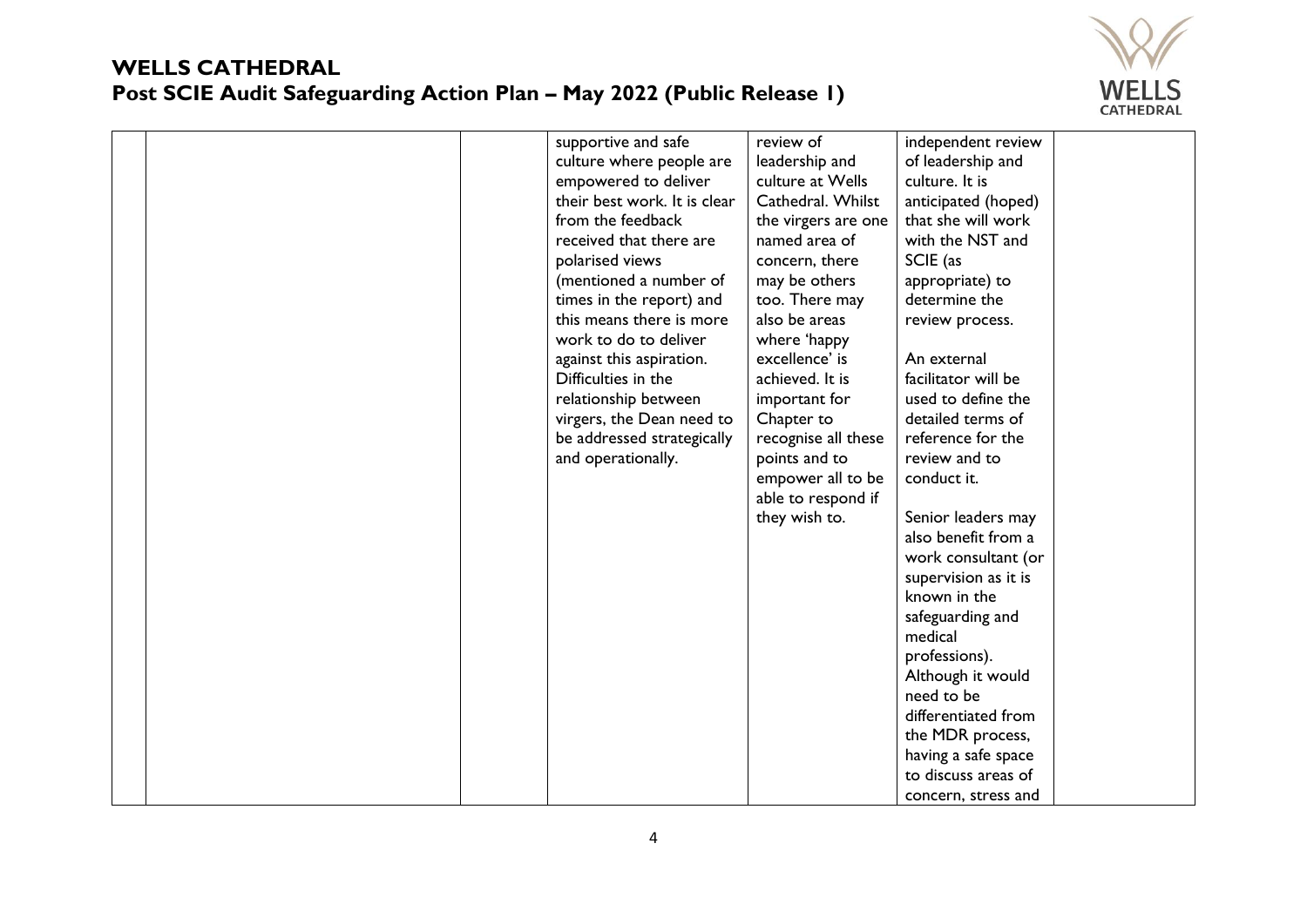

|  |                                                                                                                                                                                                                                                                                                                                                   |                                                                                                                                                                                                                                                     | tension may help<br>prevent frustration<br>and guide proactive<br>and positive<br>behaviours.                                                                                                            |  |
|--|---------------------------------------------------------------------------------------------------------------------------------------------------------------------------------------------------------------------------------------------------------------------------------------------------------------------------------------------------|-----------------------------------------------------------------------------------------------------------------------------------------------------------------------------------------------------------------------------------------------------|----------------------------------------------------------------------------------------------------------------------------------------------------------------------------------------------------------|--|
|  | The Cathedral leadership<br>had robust Covid-19<br>measures in place as part<br>of its risk assessment for<br>services, events, and<br>meetings. Virgers and<br>volunteers were managed<br>closely during this time to<br>ensure compliance as new<br>and different procedures<br>were needed. The post<br>Covid working<br>relationship may have | This is an area of<br>particular interest<br>for the Dean of<br>Wells. He will<br>undertake a<br>research project<br>'Cathedrals in the<br>post Covid<br>landscape: their<br>governance,<br>cultures and<br>safeguarding' to<br>seek to inform this | Research to<br>commence at<br>Easter and to<br>continue into the<br>summer with the<br>affirmation and<br>support of the<br>Bishop of Taunton,<br><b>Acting Diocesan</b><br>Bishop of Bath and<br>Wells. |  |
|  | been impacted.                                                                                                                                                                                                                                                                                                                                    | action plan as it<br>progresses.                                                                                                                                                                                                                    | The Canon Pastor<br>has offered pastoral<br>care to virgers and<br>will continue to do<br>SO.                                                                                                            |  |
|  | The virger review,<br>commissioned by Chapter                                                                                                                                                                                                                                                                                                     | <b>Operational: A</b><br>fifth virger is to be                                                                                                                                                                                                      | Advertised in May<br>2022 by COO                                                                                                                                                                         |  |
|  | in September 2021, and                                                                                                                                                                                                                                                                                                                            | recruited.                                                                                                                                                                                                                                          |                                                                                                                                                                                                          |  |
|  | conducted by a former<br>Dean's Verger (recently                                                                                                                                                                                                                                                                                                  | An agreed basic                                                                                                                                                                                                                                     | Head Virger by end                                                                                                                                                                                       |  |
|  | retired) between 18 and                                                                                                                                                                                                                                                                                                                           | set-up for all                                                                                                                                                                                                                                      | <b>July 2022</b>                                                                                                                                                                                         |  |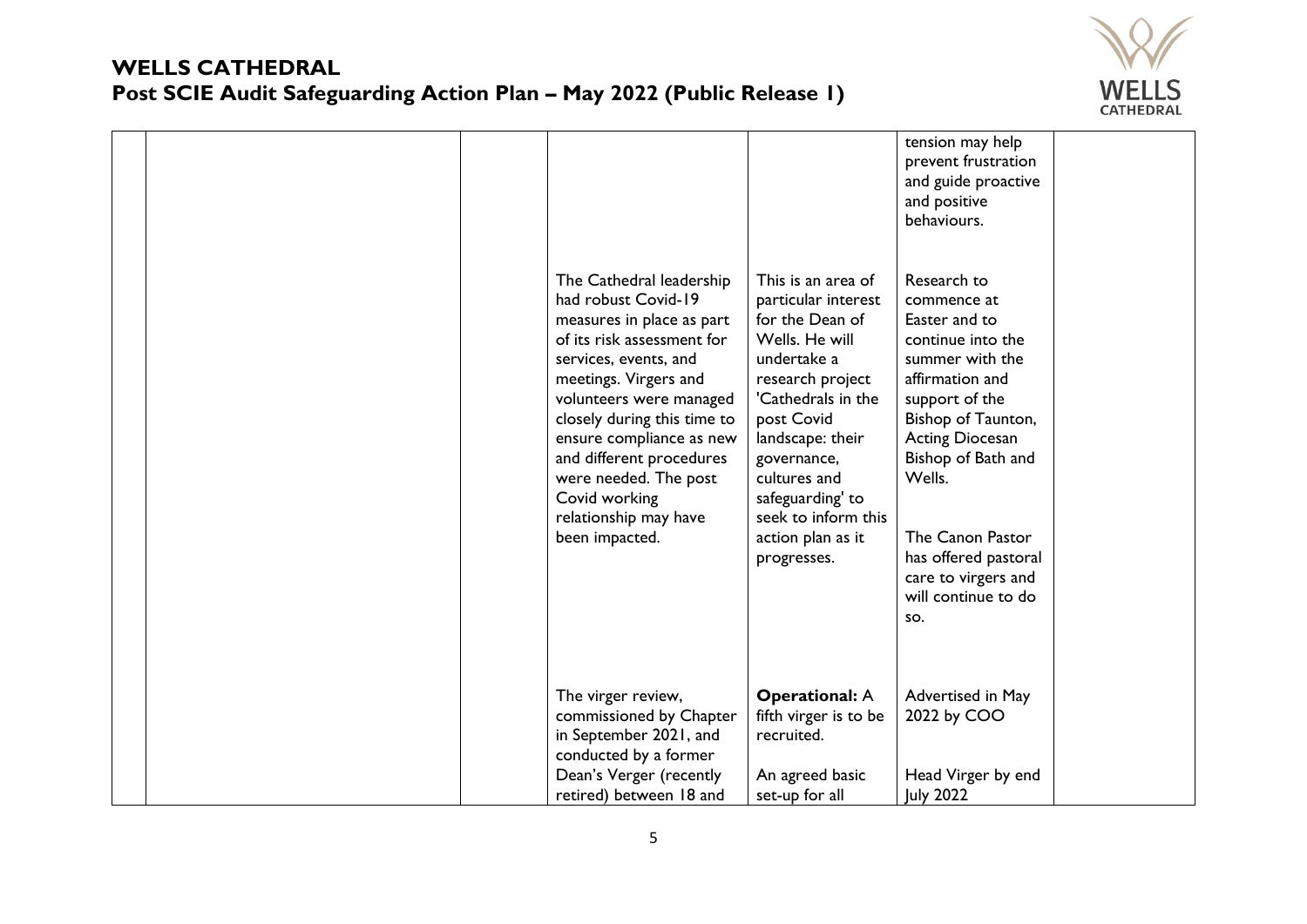

| 21 October 2021, sought<br>to address the root cause<br>of some of the<br>frustrations in the<br>relationship; and the<br>discussions about the<br>outcomes and actions was<br>work in progress at the<br>time of the audit. | meeting rooms to<br>be agreed<br>The virger<br>handbook to be<br>reviewed and<br>responsibility to<br>be given for the<br>implementation of<br>standards mutually<br>agreed. | Head Virger by<br>September 2022                                                                                                                                      |  |
|------------------------------------------------------------------------------------------------------------------------------------------------------------------------------------------------------------------------------|------------------------------------------------------------------------------------------------------------------------------------------------------------------------------|-----------------------------------------------------------------------------------------------------------------------------------------------------------------------|--|
|                                                                                                                                                                                                                              | Regular team<br>meetings to be<br>reintroduced                                                                                                                               | Head Virger by July<br>2022, with<br>assistance to chair if<br>needed.                                                                                                |  |
|                                                                                                                                                                                                                              | <b>Head Virger</b><br>sessions with the<br>COO to be<br>reintroduced.                                                                                                        | Already reinstated<br>in March 2022.                                                                                                                                  |  |
|                                                                                                                                                                                                                              | The development<br>plan put in place<br>for one of the<br>virgers so that he<br>can progress<br>within the CofE<br>(or just in his<br>career) to<br>continue                 | Virger already<br>studying for Guild<br>of Vergers. Also<br>assisting with<br>projects so that<br>gets a broader view<br>and experience of<br>work in a<br>Cathedral. |  |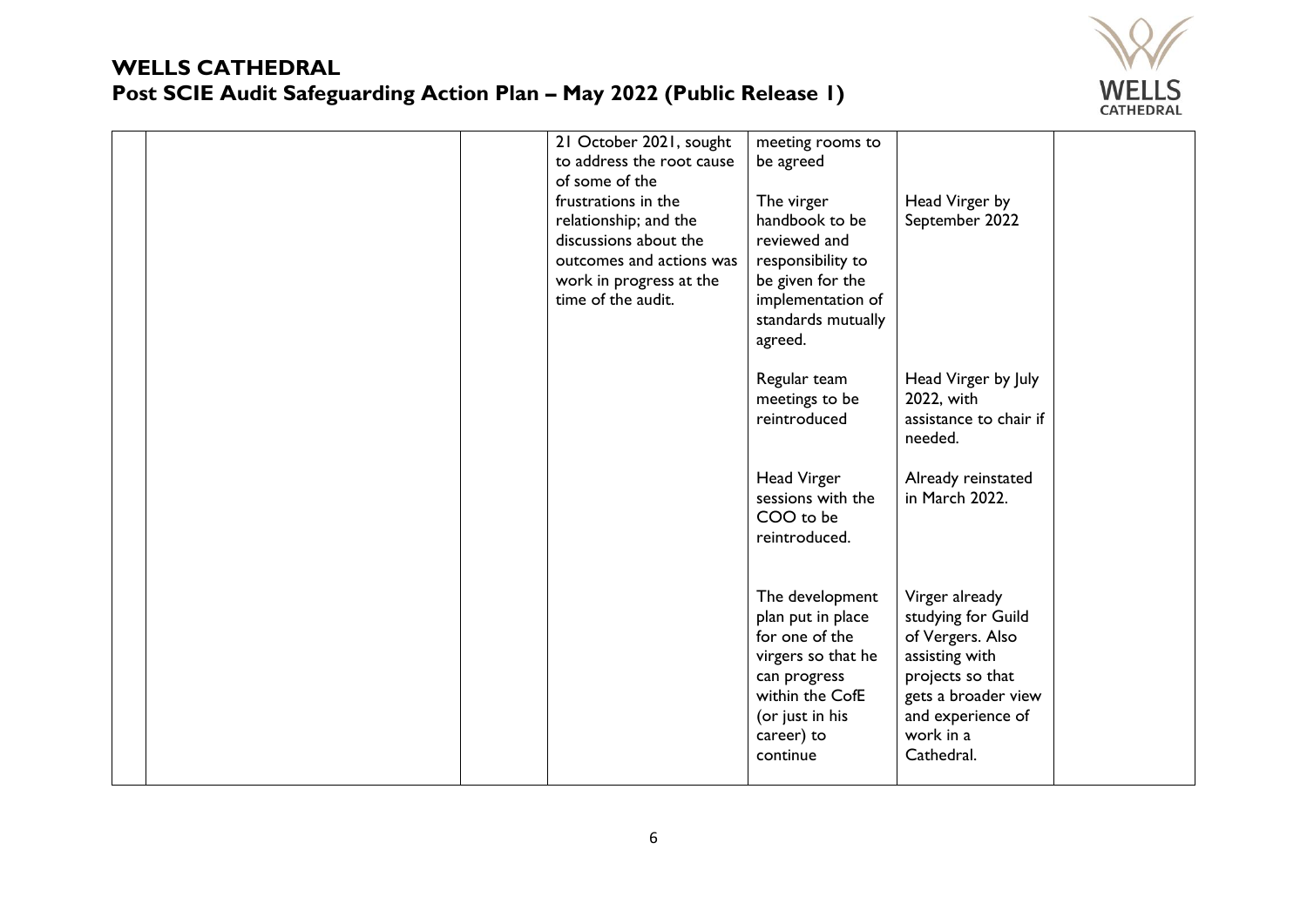

| 3                       | Who is best placed to support the<br>development of safety procedures to<br>standardise Cathedral practices in relation<br>to missing children and adults and lone<br>working?                                                                      | 3.1.16<br>Page 10 | Chapter recognised that<br>there is a need for a<br>thorough policy review as<br>part of its self-audit.<br>Chapter also recognised<br>the need to provide<br>further staff resource in<br>this area to embed<br>policies, produce<br>procedures and monitor<br>compliance. | An HR and<br>Safeguarding<br>Coordinator will<br>be recruited.<br>This recruit will<br>work with the<br>Cathedral<br>Safeguarding<br>Adviser to<br>standardise these<br>procedures | Chapter has<br>signalled the<br>requirement for the<br>additional post and<br>has requested the<br><b>Finance Committee</b><br>to reforecast the<br>budget. To be<br>advertised by COO<br>in June 2022. |  |
|-------------------------|-----------------------------------------------------------------------------------------------------------------------------------------------------------------------------------------------------------------------------------------------------|-------------------|-----------------------------------------------------------------------------------------------------------------------------------------------------------------------------------------------------------------------------------------------------------------------------|------------------------------------------------------------------------------------------------------------------------------------------------------------------------------------|---------------------------------------------------------------------------------------------------------------------------------------------------------------------------------------------------------|--|
| $\overline{\mathbf{4}}$ | How might safeguarding information be<br>better elicited from schools in order to<br>inform provision and ensure effective<br>safeguarding of visiting pupils?                                                                                      | 3.1.27<br>Page 11 | The Chapter will ask the<br>Cathedral Safeguarding<br>Adviser to address this<br>question                                                                                                                                                                                   | To be part of the<br>Cathedral<br>Safeguarding<br>Adviser objectives                                                                                                               | For determination<br>and delivery by<br>start of the<br>academic year.                                                                                                                                  |  |
| 5                       | How sure is Wells Cathedral that children<br>using their services feel safe and are clear<br>on who they might speak with if they do<br>not? How are the expectations of staff<br>working with them made clear to children<br>within the Cathedral? | 3.1.27<br>Page 11 | The Chapter will ask the<br>Cathedral Safeguarding<br>Adviser to address this<br>question with the<br><b>Education Officer with</b><br>reference to the<br>suggestions made in the<br>report                                                                                | To be part of the<br>Cathedral<br>Safeguarding<br>Adviser objectives                                                                                                               | For determination<br>and delivery by<br>start of the<br>academic year.                                                                                                                                  |  |
| 6                       | Is the Cathedral confident that there are<br>support systems in place for recognising<br>and supporting volunteers who may<br>become vulnerable by virtue of age or<br>disability which is consistently applied<br>across the Cathedral?            | 3.1.36<br>Page 13 | The Chapter is confident<br>that the support systems<br>exist. The consistent<br>application across the<br>Cathedral will be tested.                                                                                                                                        | The Canon Pastor<br>and the Volunteer<br>Coordinator will<br>work with the<br>Cathedral<br>Safeguarding<br>Adviser to<br>document the<br>process and<br>procedures and             | All 3 posts are<br>responsible.<br>Consistency of<br>application to be<br>determined by 30<br>July 2022.<br>Documentation of<br>procedures by 30<br>October 2022                                        |  |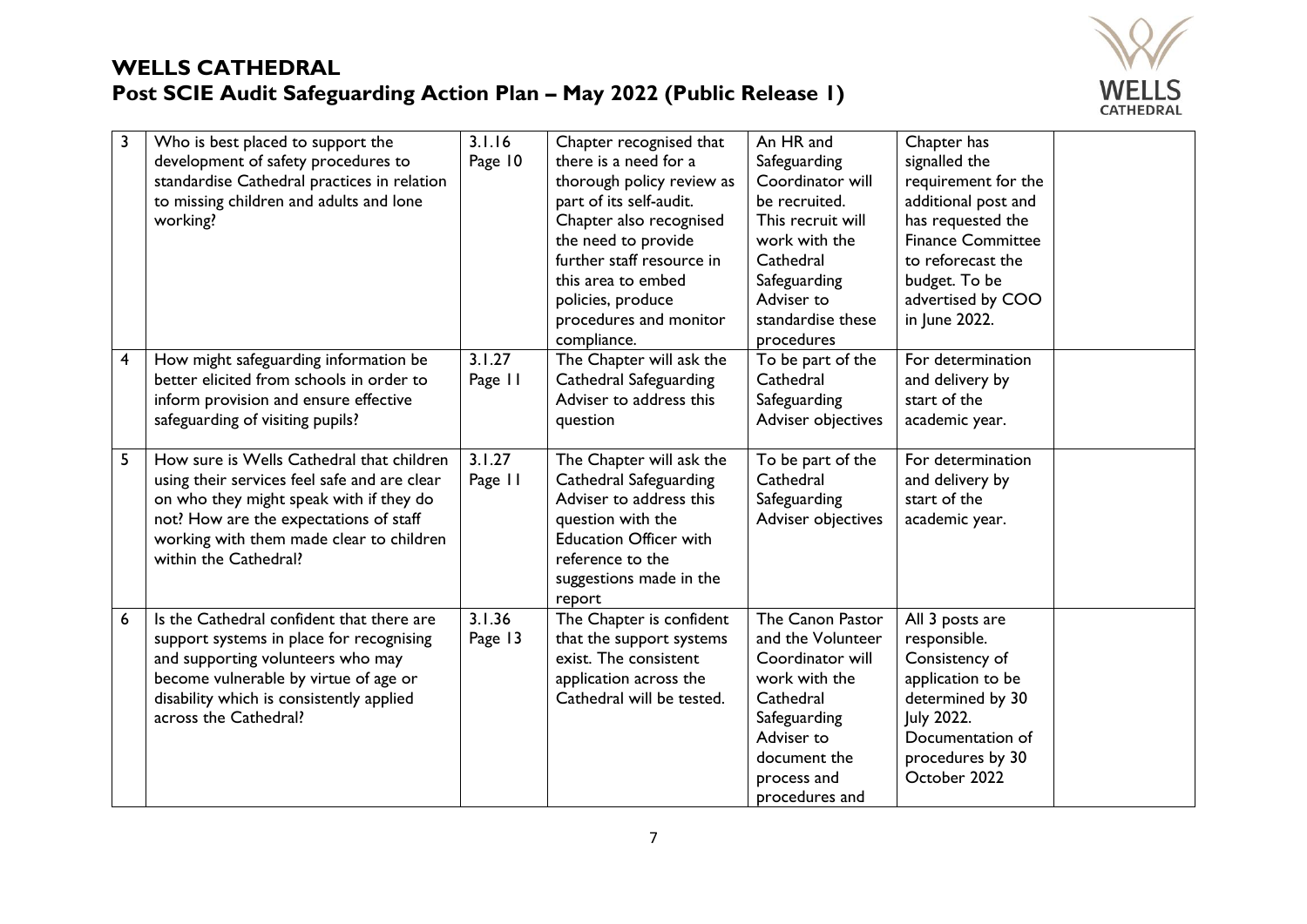

| $\overline{7}$ | How best can the Cathedral recognise the                                                                                                                                                                                                    | 3.2.18            | The Chapter works with                                                                                                                                                                                                                                                                      | then disseminate<br>and discuss in<br>volunteer forums<br>The Cathedral and               | Dissemination by<br>31 December 2022.<br>Initial discussion at                       |  |
|----------------|---------------------------------------------------------------------------------------------------------------------------------------------------------------------------------------------------------------------------------------------|-------------------|---------------------------------------------------------------------------------------------------------------------------------------------------------------------------------------------------------------------------------------------------------------------------------------------|-------------------------------------------------------------------------------------------|--------------------------------------------------------------------------------------|--|
|                | concerns raised regarding bullying within<br>the choirs and work with the school to<br>ensure these are well managed?                                                                                                                       | Page 16           | the school, to ensure that<br>any concerns about<br>bullying in the choir are<br>logged, managed and dealt                                                                                                                                                                                  | <b>Wells Cathedral</b><br>School operate<br>within a<br>partnership                       | the meeting on 6<br>May 2022. COO,<br>Director of Music.<br><b>WCS Safeguarding</b>  |  |
| 8              | How might the Cathedral better utilise<br>chorister chaperones to monitor issues<br>such as bullying in more unstructured<br>times?                                                                                                         | 3.2.18<br>Page 16 | with effectively, with<br>appropriate follow-up and<br>review, in accordance<br>with the school's current<br>practice.                                                                                                                                                                      | agreement.<br>These concerns<br>will be raised at<br>the next quarterly<br>meeting and an | <b>Lead and Cathedral</b><br>Safeguarding<br>Adviser attended.<br>Plan to address to |  |
| 9              | To what extent are the Cathedral<br>confident that choristers understand what<br>they can expect from those caring for<br>them and feel able to share any concerns,<br>including with chaperones or via routes<br>for doing so anonymously? | 3.2.18<br>Page 16 | It is important that<br>standards of discipline are<br>recognised as being<br>consistent across school<br>and cathedral<br>environments and the                                                                                                                                             | action plan agreed<br>to cover all areas<br>of consideration 7-<br>10.                    | be formulated by<br>Michaelmas term.                                                 |  |
| 10             | Who is best placed to re-produce the<br>chorister handbook, code of conduct and<br>any information for parents, to ensure<br>current issues such as peer on peer abuse,<br>bullying and on-line issues are included?                        | 3.2.18<br>Page 16 | Cathedral organists are<br>offered professional<br>development<br>opportunities by the<br>school to employ these<br>standards.<br>To date, chaperones have<br>not been trained by the<br>school and this will be<br>considered, as will a joint<br>approach to re-writing<br>key documents. |                                                                                           |                                                                                      |  |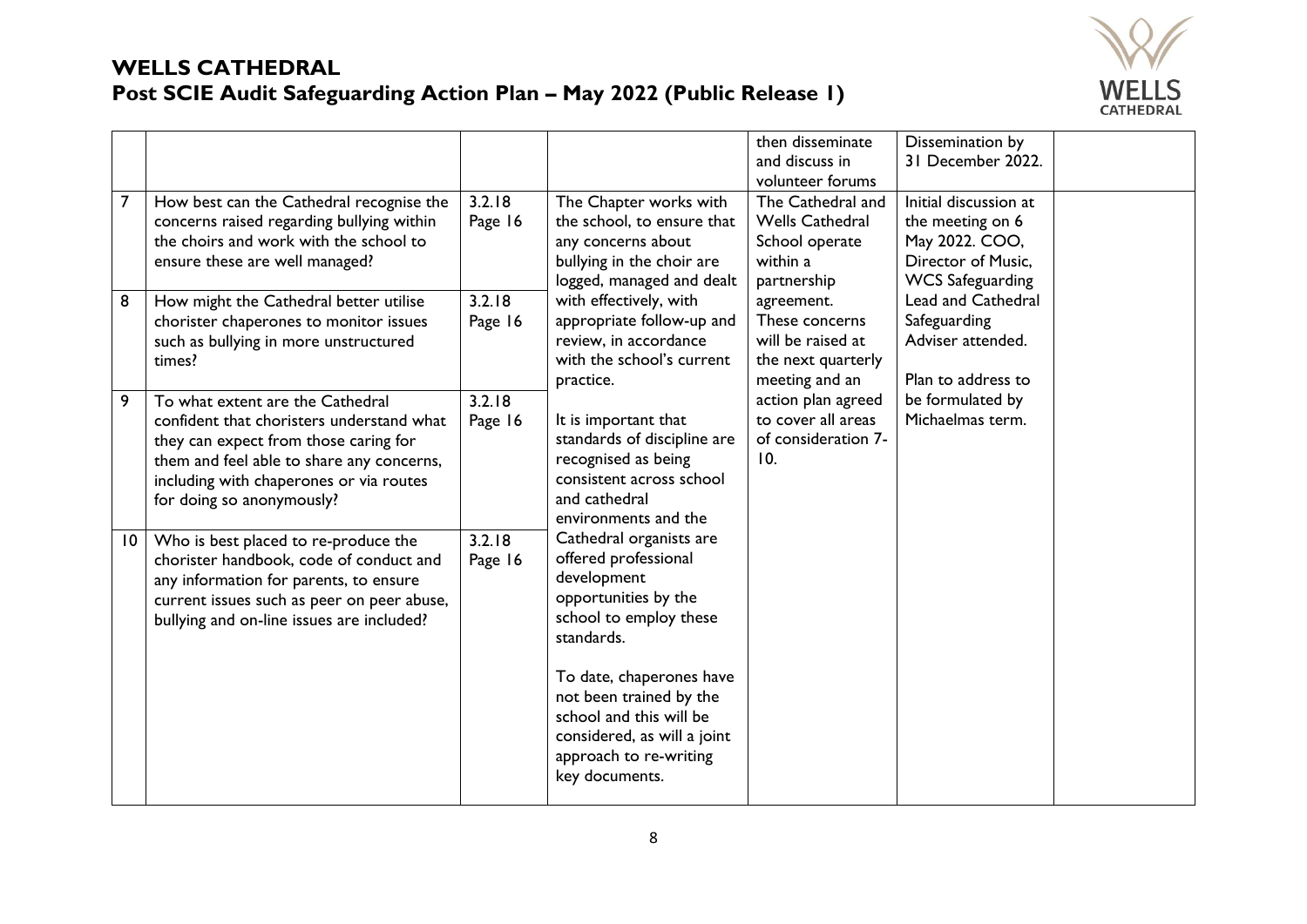

| $\mathbf{H}$ | What steps would help to ensure that the     | 3.2.26  | As is acknowledged in the     | Further                 | COO and Clerk of        |  |
|--------------|----------------------------------------------|---------|-------------------------------|-------------------------|-------------------------|--|
|              | bell tower feels more fully connected to     | Page 17 | report much has already       | conversations to        | the Works to            |  |
|              | the Cathedral to those within it, and more   |         | been done in this area        | agree a display of      | engage with the         |  |
|              | visible to those outside of it?              |         | because of healthy            | bells within the        | Tower Captain, or       |  |
|              |                                              |         | dialogue and conversation.    | Cathedral, to           | nominees to             |  |
|              |                                              |         |                               | include                 | progress this work.     |  |
|              |                                              |         |                               | information about       | Offer to be made        |  |
|              |                                              |         |                               | the bells; with the     | by 30 July 2022.        |  |
|              |                                              |         |                               | aim of raising          |                         |  |
|              |                                              |         |                               | awareness and           |                         |  |
|              |                                              |         |                               | perhaps boosting        |                         |  |
|              |                                              |         |                               | recruitment.            |                         |  |
| 12           | How can the Cathedral be seen to move        | 3.3.8   | The report acknowledges       | The external and        | The independent         |  |
|              | from tolerating and excusing behaviour       | Page 19 | the hard work done in         | independent             | review has been         |  |
|              | that has a safeguarding element to           |         | this area over the last 5     | review of               | requested (see          |  |
|              | recognising and dealing effectively with it? |         | years (para 3.3.3), but it is | leadership and          | point 2). Terms of      |  |
|              |                                              |         | recognised that this is a     | culture will seek       | reference will be       |  |
|              |                                              |         | relatively short period of    | to help address         | available on the        |  |
|              |                                              |         | time for people to            | this question.          | website when            |  |
|              |                                              |         | recognise the 'shift'.        |                         | written.                |  |
|              |                                              |         |                               |                         |                         |  |
|              |                                              |         |                               | The Code of Safer       | The Code of Safer       |  |
|              |                                              |         |                               | <b>Working Practice</b> | <b>Working Practice</b> |  |
|              |                                              |         |                               | has been adopted,       | was specifically        |  |
|              |                                              |         |                               | will be                 | adopted in the          |  |
|              |                                              |         |                               | disseminated            | Chapter meeting on      |  |
|              |                                              |         |                               | through the             | 29 March 2022.          |  |
|              |                                              |         |                               | organisation, and       |                         |  |
|              |                                              |         |                               | senior leaders and      | The external review     |  |
|              |                                              |         |                               | line managers           | will provide a clear    |  |
|              |                                              |         |                               | given guidance on       | 'road-map' of what      |  |
|              |                                              |         |                               | how to model            | else is required for    |  |
|              |                                              |         |                               | these behaviours        | safer working           |  |
|              |                                              |         |                               | and reinforce the       | practice.               |  |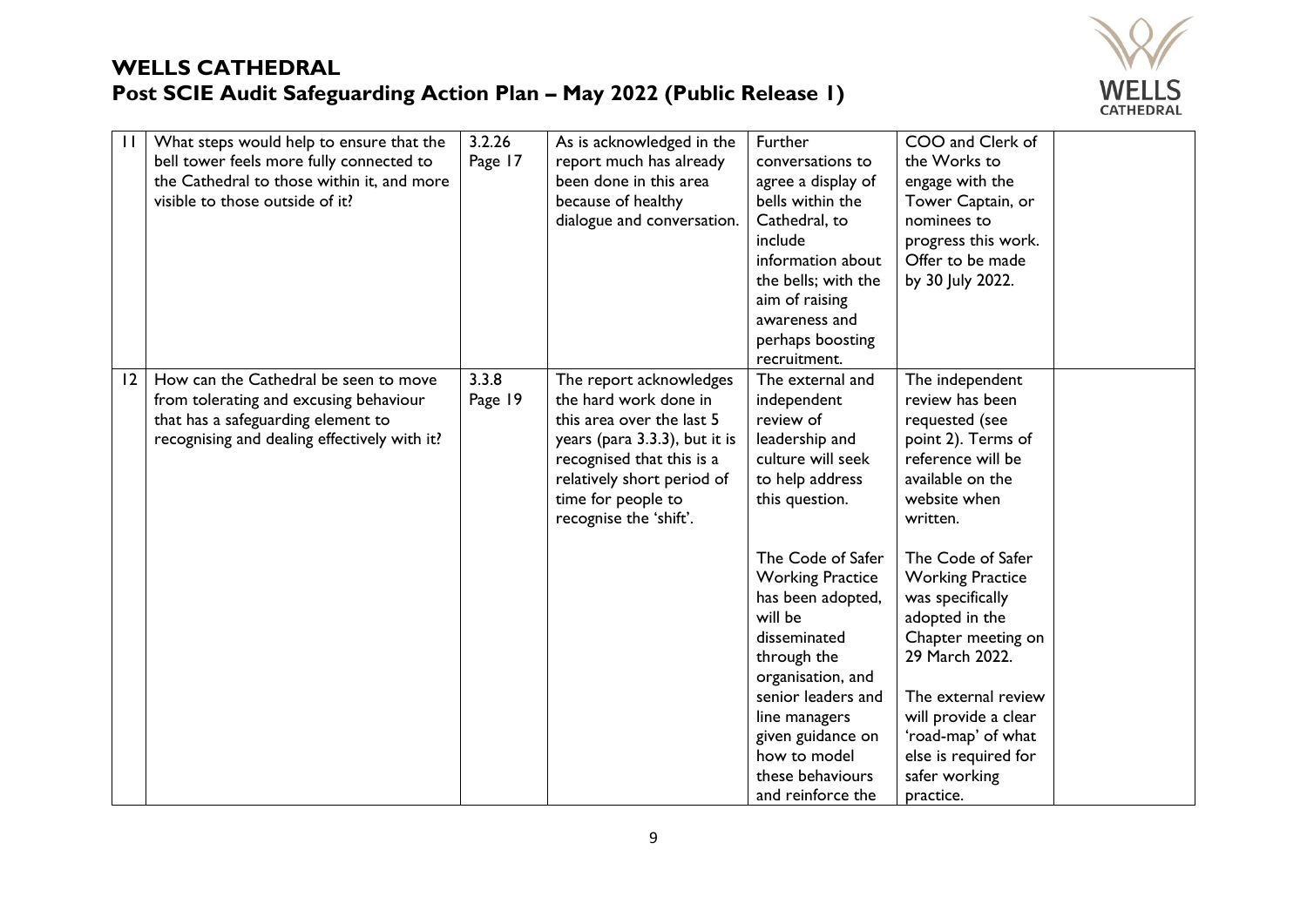

|  |  | requirement of       |                       |  |
|--|--|----------------------|-----------------------|--|
|  |  | others to adopt      |                       |  |
|  |  | them.                |                       |  |
|  |  |                      |                       |  |
|  |  |                      | The COO and CSA       |  |
|  |  | The actions of the   | are already           |  |
|  |  | PCR2 report will     | implementing,         |  |
|  |  | be implemented.      |                       |  |
|  |  |                      | The COO and CSA       |  |
|  |  | A Cathedral          | will work on the      |  |
|  |  |                      | terms of reference    |  |
|  |  | Safeguarding Panel   |                       |  |
|  |  | (in plan before      | for this Panel, being |  |
|  |  | Covid-19) will be    | careful not to        |  |
|  |  | convened and         | duplicate the work    |  |
|  |  | become part of       | done by cathedral     |  |
|  |  | the governance of    | and school in         |  |
|  |  | safeguarding.        | respect of the        |  |
|  |  | <b>Ensuring more</b> | choristers. Panel to  |  |
|  |  | people are part of   | be in place by 31     |  |
|  |  | safeguarding         | December 2022.        |  |
|  |  | governance will      |                       |  |
|  |  | assist in changing   |                       |  |
|  |  | perceptions.         |                       |  |
|  |  |                      |                       |  |
|  |  | Continue to          |                       |  |
|  |  | address instances    |                       |  |
|  |  | of poor behaviour    |                       |  |
|  |  | that has a           |                       |  |
|  |  | safeguarding         |                       |  |
|  |  | element to it as     |                       |  |
|  |  | there is no better   |                       |  |
|  |  | way to change        |                       |  |
|  |  | perception than by   |                       |  |
|  |  |                      |                       |  |
|  |  | continued action.    |                       |  |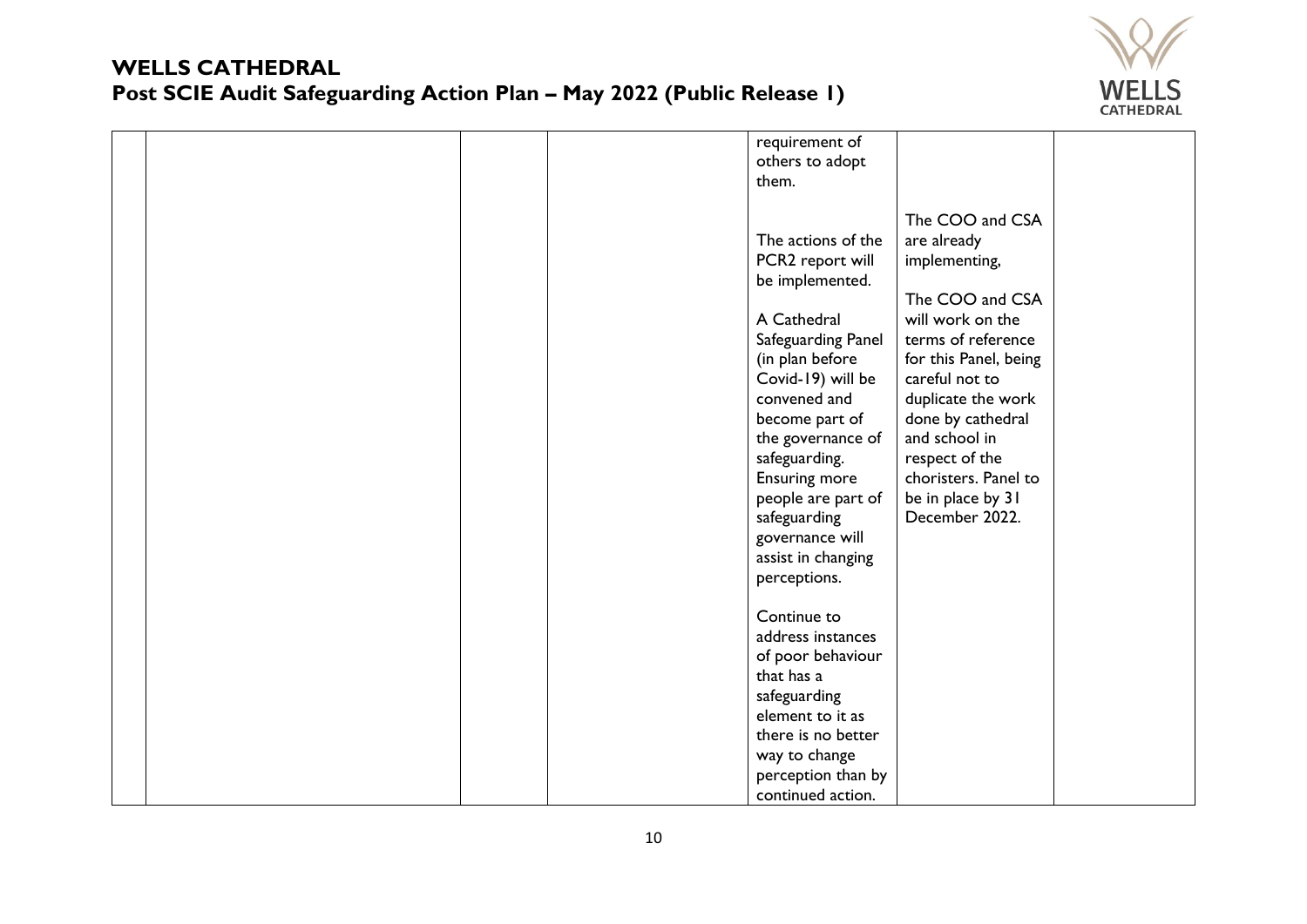

| 3  | What additional contextual and<br>supplementary training would best support<br>those in public-facing roles to identify and<br>manage risk and support those in need? | 3.5.8<br>Page 20  | Chapter is committed to<br>providing training to<br>support all roles in the<br>Cathedral.                                                                                                          | Domestic abuse<br>training will be<br>rolled out across<br>the Cathedral for<br>staff and<br>volunteers.<br>Dementia training<br>will be repeated<br>Substance abuse<br>training will be<br>provided | Already committed<br>to by 31. December<br>2022<br>Providers to be<br>identified.                                                       |  |
|----|-----------------------------------------------------------------------------------------------------------------------------------------------------------------------|-------------------|-----------------------------------------------------------------------------------------------------------------------------------------------------------------------------------------------------|------------------------------------------------------------------------------------------------------------------------------------------------------------------------------------------------------|-----------------------------------------------------------------------------------------------------------------------------------------|--|
| 4  | How can best use be made of documents<br>related to safer recruitment and who is<br>best placed to take responsibility for<br>ensuring their consistent use?          | 3.6.9<br>Page 22  | Chapter is committed to<br>safer recruitment policies.<br>Resource constraints have<br>meant that various parts<br>of the job have been                                                             | As part of the self-<br>audit process<br>Chapter brought<br>forward the<br>recruitment of an                                                                                                         | Chapter has already<br>agreed the<br>requirement for the<br>additional post and<br>has requested the                                    |  |
| 15 | How might the cathedral look to<br>streamline recruitment processes for both<br>staff and volunteers to ensure overlaps<br>and potential gaps are avoided?            | 3.6.9<br>Page 22  | allocated to different<br>people. This was already<br>recognised as inefficient<br>and was due to be<br>remedied in 2023 budget<br>when Cathedral finances<br>were more sustainable,<br>post Covid. | HR and<br>Safeguarding<br>Coordinator into<br>2022.<br>This post will<br>make best use of<br>documents, ensure<br>their consistent<br>use, and<br>streamline the<br>recruitment<br>process.          | <b>Finance Committee</b><br>to consider a re-<br>forecasted budget<br>in its April meeting.<br>To be advertised by<br>COO in June 2022. |  |
| 16 | Who is best placed to review the content<br>and range of the existing suite of<br>safeguarding policies, guidance, and                                                | 4.1.10<br>Page 24 | Chapter has already<br>identified a review of<br>policies, guidance and                                                                                                                             | The Cathedral<br>Safeguarding<br>Adviser, working                                                                                                                                                    | By 31 December<br>2022 work will be<br>well underway.                                                                                   |  |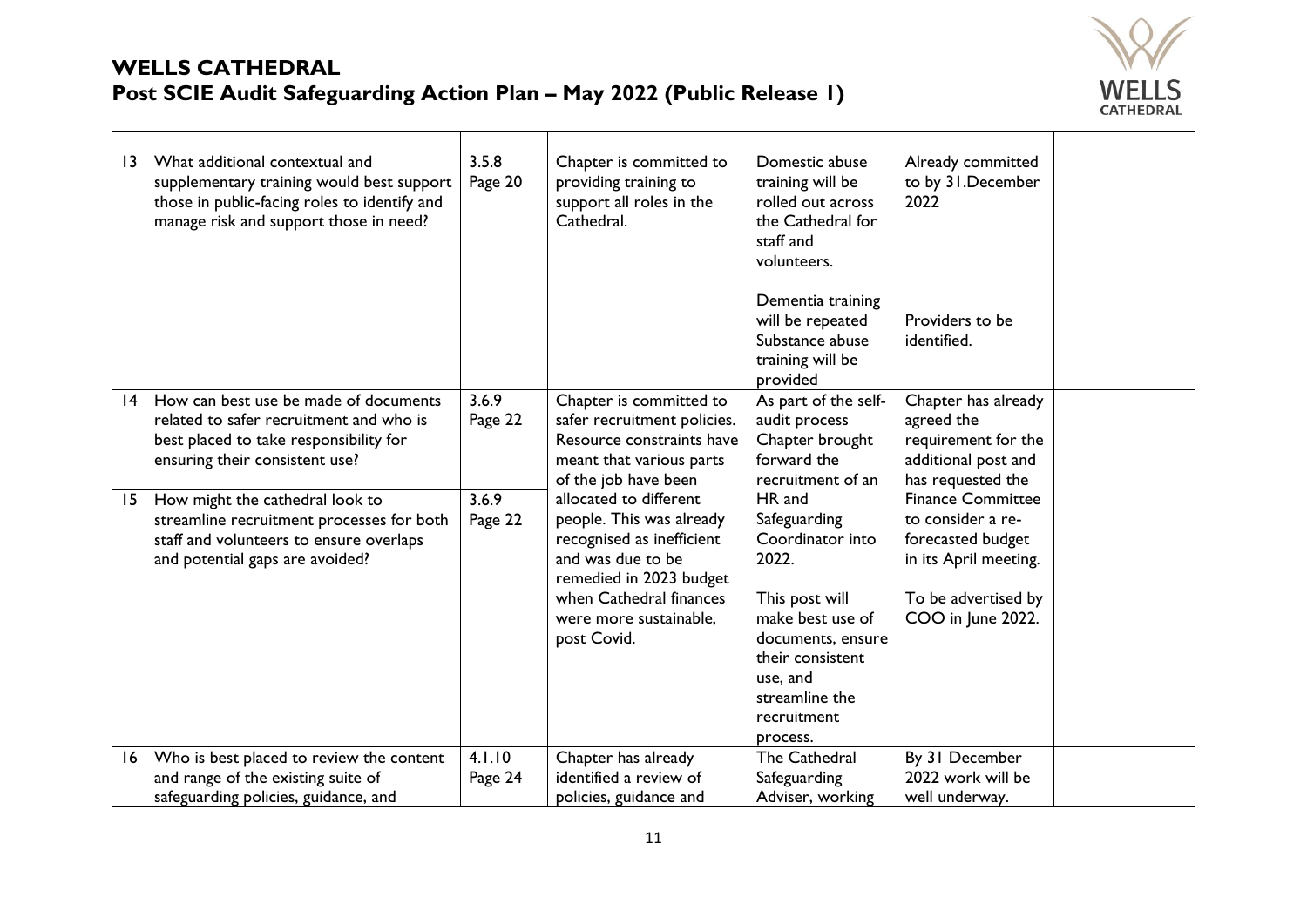

|    | process within the Cathedral, streamlining<br>to reduce the number and overlap where<br>required?                                                                                         |                   | process within the<br>Cathedral was required as<br>part of its self-assessment.                                                                                                                                                                                       | with the new post<br>of HR and<br>Safeguarding<br>Coordinator can<br>undertake this<br>work.                                                                                                    |                                                       |  |
|----|-------------------------------------------------------------------------------------------------------------------------------------------------------------------------------------------|-------------------|-----------------------------------------------------------------------------------------------------------------------------------------------------------------------------------------------------------------------------------------------------------------------|-------------------------------------------------------------------------------------------------------------------------------------------------------------------------------------------------|-------------------------------------------------------|--|
|    |                                                                                                                                                                                           |                   |                                                                                                                                                                                                                                                                       | Additional<br>oversight will be<br>provided by a<br>consultant on a<br>short-term basis if<br>the Cathedral<br>Safeguarding<br>Adviser is not able<br>to assist within the<br>timescale needed. |                                                       |  |
| 17 | What are the current gaps in policy and<br>procedure?                                                                                                                                     | 4.1.10<br>Page 24 | The audit has helpfully<br>pointed out the gaps in<br>policy and procedure in<br>section 4.1                                                                                                                                                                          | See section 4.1 of<br>the audit.                                                                                                                                                                | By 31 December,<br>2022                               |  |
| 18 | What actions are required to reverse the<br>view of the COO being part of a 'culture<br>of fear' in order to be satisfied that this<br>view is not affecting the safeguarding<br>process? | 4.2.10<br>Page 25 | The Chapter want a<br>culture of happy<br>excellence and regrets<br>that the close working<br>relationship between the<br>Dean and COO can feel<br>officious and intimidating<br>at times by some but is<br>heartened that not all feel<br>this way.<br>The Cathedral | The external<br>review, referred<br>to in para 2 will<br>consider this<br>question as it is<br>imperative there is<br>no barrier to the<br>safeguarding<br>process.<br>Cathedral                | <b>External review</b><br>requested.<br>The Cathedral |  |
|    |                                                                                                                                                                                           |                   | Safeguarding Adviser will                                                                                                                                                                                                                                             | Safeguarding                                                                                                                                                                                    | Safeguarding                                          |  |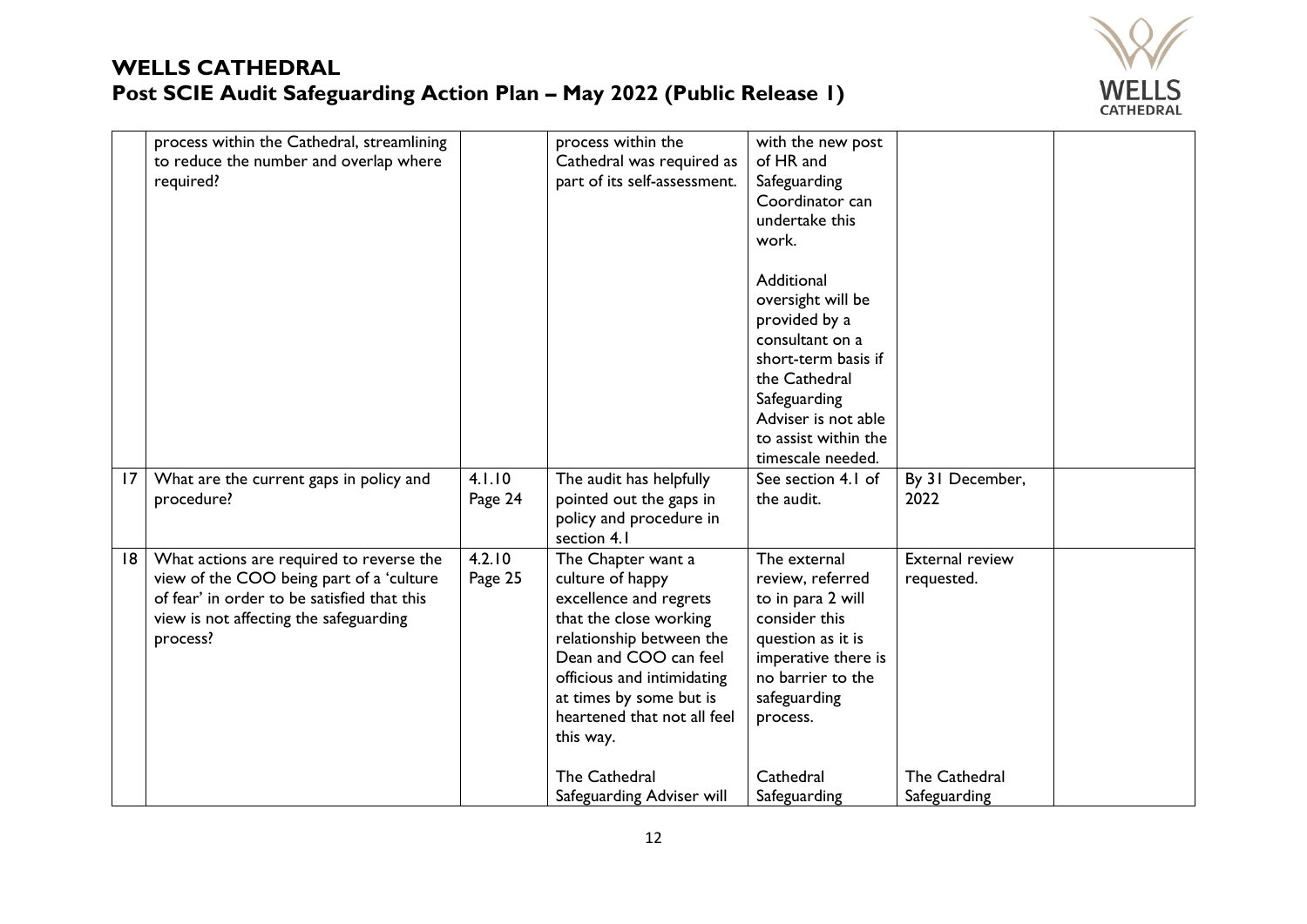

|   |                                                                                                                           |                   | become more known by<br>staff and volunteers as he<br>commences work on<br>the actions contained in<br>this plan. Although in post<br>for two years, he started<br>work 6 weeks before<br>lockdown and with the<br>slow return of volunteers<br>he is not yet known.                                                                                                                                     | Adviser to<br>commence work<br>on actions as<br>described<br>elsewhere in the<br>plan.                                                                                                                                                                                                                                                                                                                                 | Adviser will<br>commence working<br>in the Cathedral<br>offices rather than<br>remotely as soon as<br>practicable.                                           |  |
|---|---------------------------------------------------------------------------------------------------------------------------|-------------------|----------------------------------------------------------------------------------------------------------------------------------------------------------------------------------------------------------------------------------------------------------------------------------------------------------------------------------------------------------------------------------------------------------|------------------------------------------------------------------------------------------------------------------------------------------------------------------------------------------------------------------------------------------------------------------------------------------------------------------------------------------------------------------------------------------------------------------------|--------------------------------------------------------------------------------------------------------------------------------------------------------------|--|
| 9 | How can the multi-roles of the COO be<br>re-distributed to ensure sustainability and<br>remove any conflicts of interest? | 4.2.10<br>Page 25 | Chapter shares the<br>concern about the COO<br>workload and its<br>sustainability.<br>The conflict of interest is<br>unfortunate and has been<br>caused by the fact that<br>she is trusted and has<br>been able to surface many<br>long-standing issues.<br>These historic issues are<br>now dealt with, and the<br>COO she is the first to<br>agree that an<br>organisational realignment<br>is needed. | <b>The Cathedral</b><br>Safeguarding<br>Adviser and the<br>new post of HR<br>and Safeguarding<br>Coordinator will<br>remove conflicts<br>of interest.<br>The creation of a<br>Cathedral<br>Safeguarding Panel<br>will also introduce<br>a shared approach<br>to oversight of<br>operational<br>safeguarding and<br>to help inform and<br>implement a<br>strategic plan.<br>The external<br>review of<br>leadership and | Post appointment<br>of the HR and<br>Safeguarding<br>Coordinator.<br>Panel to be in place<br>by 31 December<br>2022.<br><b>External review</b><br>requested. |  |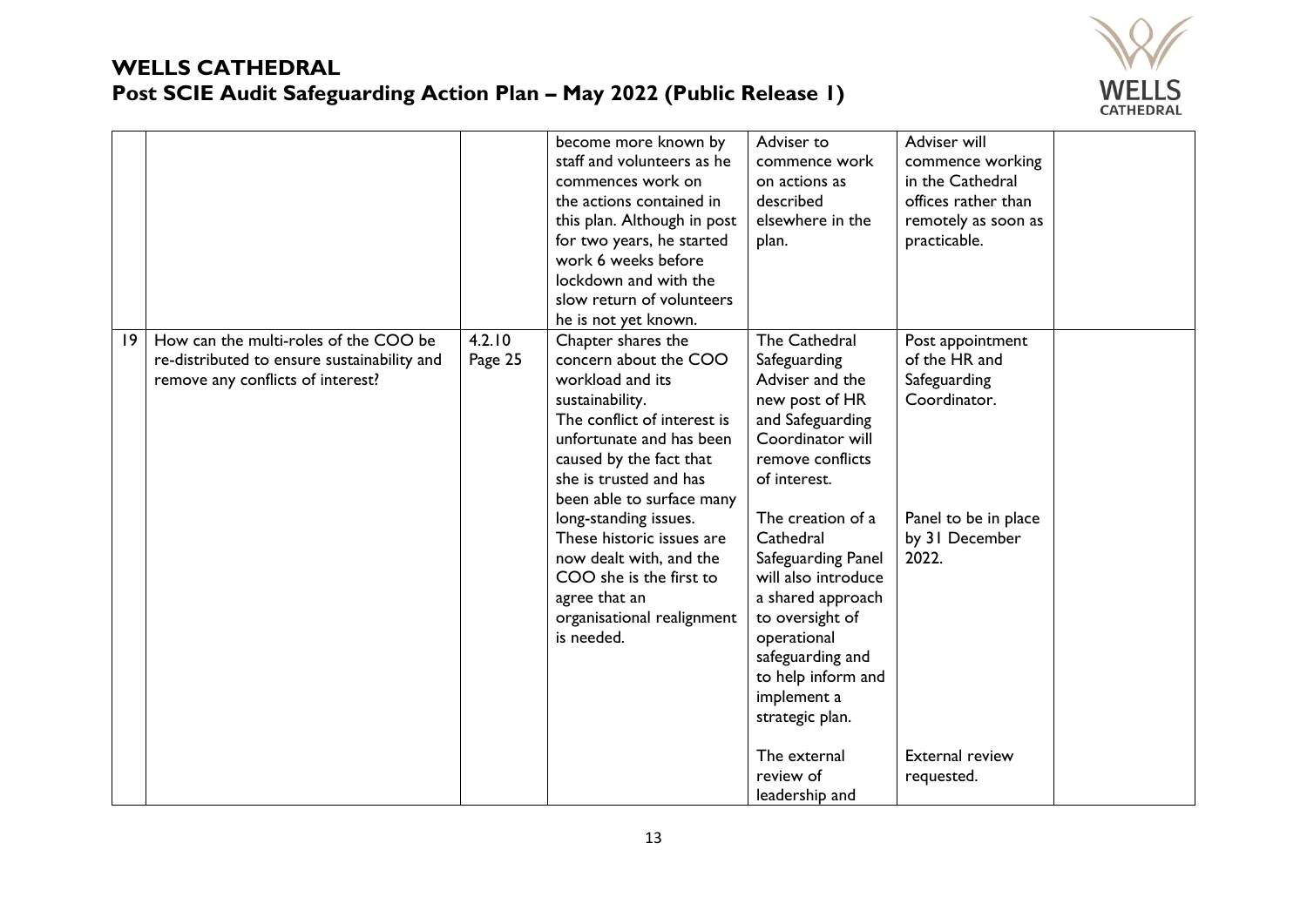

|          |                                                                                                                                                                                                                         |                                       |                                                                                                                                                                                                                                                                                            | culture will also be                                                                                                                                                                                                                                                                                                                                                                            |                                          |  |
|----------|-------------------------------------------------------------------------------------------------------------------------------------------------------------------------------------------------------------------------|---------------------------------------|--------------------------------------------------------------------------------------------------------------------------------------------------------------------------------------------------------------------------------------------------------------------------------------------|-------------------------------------------------------------------------------------------------------------------------------------------------------------------------------------------------------------------------------------------------------------------------------------------------------------------------------------------------------------------------------------------------|------------------------------------------|--|
|          |                                                                                                                                                                                                                         |                                       |                                                                                                                                                                                                                                                                                            |                                                                                                                                                                                                                                                                                                                                                                                                 |                                          |  |
| 20<br>21 | Would a standardised and widely available<br>referral format improve the quality and<br>flow of safeguarding referrals?<br>Who would be best placed to contribute<br>to, and own, a strategic plan for<br>safeguarding? | 4.3.3.<br>Page 26<br>5.1.9<br>Page 28 | Chapter's view is that any<br>standardisation is<br>welcome.<br>The Safeguarding lead for<br>Chapter, currently the<br>Precentor, owns<br>safeguarding at a strategic<br>level.<br>An operational<br>safeguarding plan for the<br>Cathedral is in place,<br>based on the Diocesan<br>plan. | asked for input.<br>Cathedral<br>Safeguarding<br>Adviser to provide<br>a standardised and<br>widely available<br>referral format,<br>With external<br>assistance if<br>required, the<br>Precentor will put<br>in place a strategic<br>plan with<br>contributions from<br>DSAP, a newly<br>constructed<br>Safeguarding Panel,<br>COO and<br>Diocesan<br>Safeguarding<br>Manager and<br>Cathedral | By 30 July 2022<br>By 31 October<br>2022 |  |
|          |                                                                                                                                                                                                                         |                                       |                                                                                                                                                                                                                                                                                            | Safeguarding<br>Adviser. WCS may<br>also wish to have                                                                                                                                                                                                                                                                                                                                           |                                          |  |
|          |                                                                                                                                                                                                                         |                                       |                                                                                                                                                                                                                                                                                            | an input.                                                                                                                                                                                                                                                                                                                                                                                       |                                          |  |
| 22       | Who is best placed to review the                                                                                                                                                                                        | 5.2.3                                 | The current complaints                                                                                                                                                                                                                                                                     | The COO will                                                                                                                                                                                                                                                                                                                                                                                    | By 31 July 2022                          |  |
|          | complaints policy?                                                                                                                                                                                                      | Page 28                               | policy is based on the                                                                                                                                                                                                                                                                     | request the                                                                                                                                                                                                                                                                                                                                                                                     |                                          |  |
|          |                                                                                                                                                                                                                         |                                       | Diocesan complaints                                                                                                                                                                                                                                                                        | Diocese to review                                                                                                                                                                                                                                                                                                                                                                               |                                          |  |
|          |                                                                                                                                                                                                                         |                                       | policy.                                                                                                                                                                                                                                                                                    | its policy in the                                                                                                                                                                                                                                                                                                                                                                               |                                          |  |
|          |                                                                                                                                                                                                                         |                                       |                                                                                                                                                                                                                                                                                            | first instance,                                                                                                                                                                                                                                                                                                                                                                                 |                                          |  |
|          |                                                                                                                                                                                                                         |                                       | Therefore, Chapter will                                                                                                                                                                                                                                                                    | possibly via DSAP.                                                                                                                                                                                                                                                                                                                                                                              |                                          |  |
|          |                                                                                                                                                                                                                         |                                       | be keen that any                                                                                                                                                                                                                                                                           |                                                                                                                                                                                                                                                                                                                                                                                                 |                                          |  |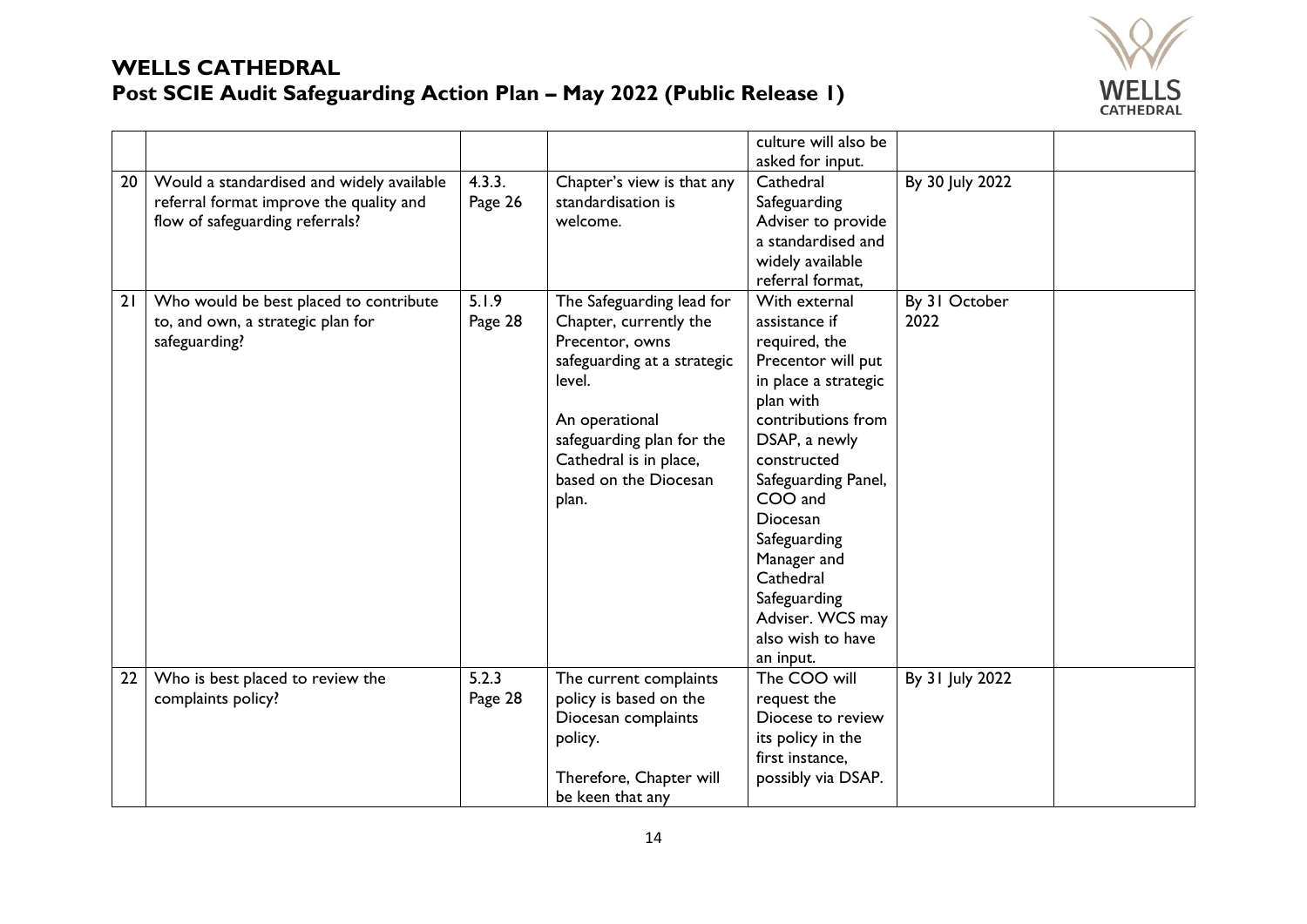

|    |                                                                                                                                    |                   | amendment is also<br>discussed at Diocesan<br>level.                                                                                                                                                                                     |                                                                                                                                                                                                                                                       |                                                                                                                                                                                                                                                                                                                                                     |  |
|----|------------------------------------------------------------------------------------------------------------------------------------|-------------------|------------------------------------------------------------------------------------------------------------------------------------------------------------------------------------------------------------------------------------------|-------------------------------------------------------------------------------------------------------------------------------------------------------------------------------------------------------------------------------------------------------|-----------------------------------------------------------------------------------------------------------------------------------------------------------------------------------------------------------------------------------------------------------------------------------------------------------------------------------------------------|--|
| 23 | How can the Cathedral be satisfied that<br>any anonymous but potentially serious<br>safeguarding complaints are not<br>overlooked? | 5.2.3<br>Page 28  | Interestingly, the COO<br>has asked the DSM to<br>investigate an anonymous<br>complaint where it has<br>been possible to liaise<br>with professional bodies<br>to establish facts. The<br>investigation was<br>concluded satisfactorily. | Policy review<br>should remove<br>reference to<br>anonymous<br>complaints not<br>being investigated<br>and adopt more<br>nuanced wording.                                                                                                             | By 31 July 2022                                                                                                                                                                                                                                                                                                                                     |  |
| 24 | Who is best placed to review the<br>whistleblowing policy both as a standalone<br>document and within the staff handbook?          | 5.3.2.<br>Page 29 | Chapter has already<br>identified that the staff<br>handbook and<br>whistleblowing policy<br>required review. This was<br>delayed by the need to<br>respond to the global<br>pandemic.                                                   | The<br>whistleblowing<br>policy will be<br>adopted by<br>Chapter as a<br>standalone<br>document and<br>then incorporated<br>in a revised staff<br>handbook.<br>The policies and<br>staff handbook will<br>be rewritten to<br>bring them up to<br>date | <b>The Cathedral</b><br>Safeguarding<br>Adviser will provide<br>a template<br>whistleblowing<br>policy for adaption<br>by COO and then<br>adoption by<br>Chapter by 30 June<br>2022.<br>The COO will be<br>accountable for the<br>staff handbook,<br>probably based on a<br>template provided<br>by solicitors.<br>Consultation with<br>staff means |  |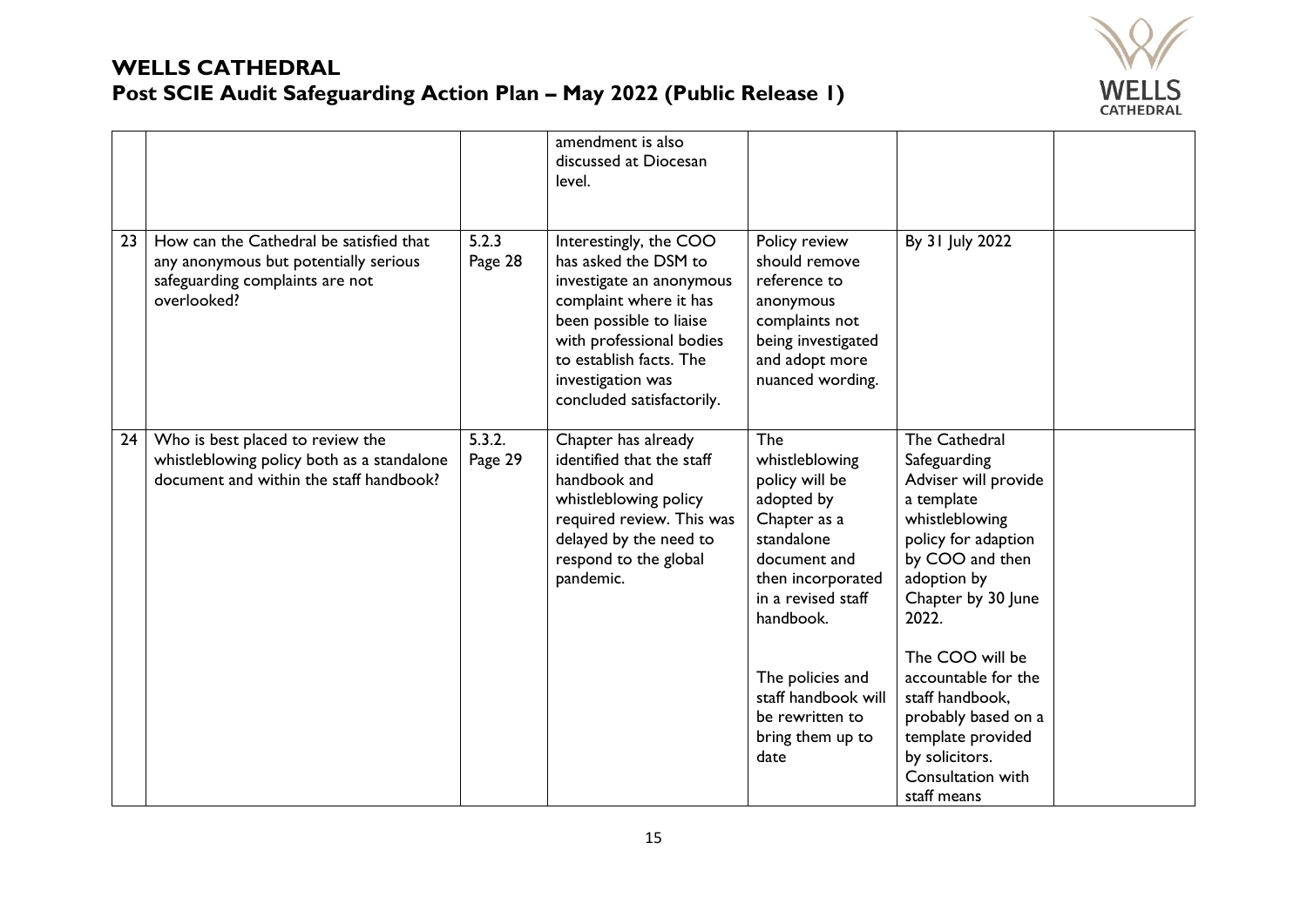

|    |                                              |         |                           |                    | completion likely by |  |
|----|----------------------------------------------|---------|---------------------------|--------------------|----------------------|--|
|    |                                              |         |                           |                    | 31 December 2022.    |  |
|    |                                              |         |                           |                    |                      |  |
| 25 | How might the Cathedral be satisfied that    | 5.3.2   | Chapter will bring        | Policy to be       | COO will advertise   |  |
|    | the whistleblowing policy is disseminated    | Page 29 | forward the recruitment   | devised, as        | for the post in June |  |
|    | and embedded across all staff and            |         | of an HR and Safeguarding | described above.   |                      |  |
|    | volunteers?                                  |         | Coordinator               |                    | Cathedral            |  |
|    |                                              |         |                           | Dissemination to   | Safeguarding         |  |
|    |                                              |         |                           | staff and          | Adviser with new     |  |
|    |                                              |         |                           | volunteers         | HR and               |  |
|    |                                              |         |                           |                    | Safeguarding         |  |
|    |                                              |         |                           |                    | Coordinator          |  |
|    |                                              |         |                           |                    |                      |  |
|    |                                              |         |                           | Policy to be added | Policy added by      |  |
|    |                                              |         |                           | to volunteers'     | Volunteer            |  |
|    |                                              |         |                           | handbook.          | coordinator. To be   |  |
|    |                                              |         |                           |                    | discussed as part of |  |
|    |                                              |         |                           |                    | annual volunteer     |  |
|    |                                              |         |                           |                    | role refreshers,     |  |
|    |                                              |         |                           |                    | input by Cathedral   |  |
|    |                                              |         |                           |                    | Safeguarding         |  |
|    |                                              |         |                           |                    | Adviser or HR and    |  |
|    |                                              |         |                           |                    | Safeguarding         |  |
|    |                                              |         |                           |                    | Coordinator as       |  |
|    |                                              |         |                           |                    | available.           |  |
|    |                                              |         |                           | Embedded by        | Staff awareness and  |  |
|    |                                              |         |                           | further discussion | consultation         |  |
|    |                                              |         |                           | as staff handbook  | sessions from        |  |
|    |                                              |         |                           | revised and        | November 1, to be    |  |
|    |                                              |         |                           | reissued.          | concluded by 31      |  |
|    |                                              |         |                           |                    | December 2022        |  |
| 26 | What would the Cathedral safeguarding        | 5.4.6   | Chapter will endeavour to | Seek additional    | Cathedral            |  |
|    | panel's terms of reference best look like in | Page 30 | ensure the Cathedral      | guidance from      | Safeguarding         |  |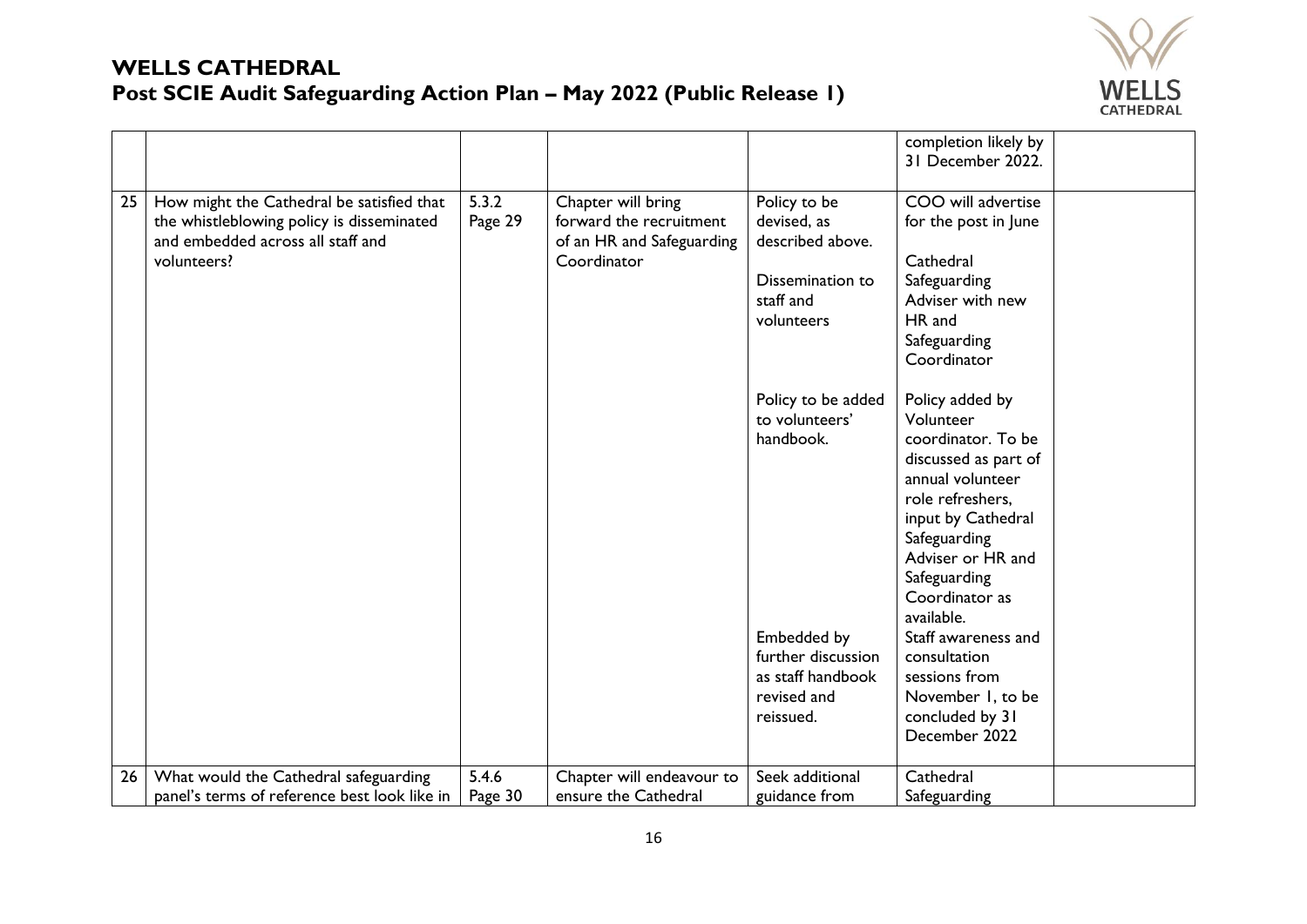

|    | order to support operational leadership of<br>safeguarding which is separate from<br>Chapter's strategic oversight?                  |                  | Safeguarding Panel is<br>constructed in line with<br>auditor reflections.                                                                                                     | other safeguarding<br>professionals for<br>draft terms of<br>reference                                                                                                                                                                                                                                                                                                                | Advisor to ask<br>Safeguarding<br>network by I<br>September 2022<br>Terms of reference<br>to be drafted and<br>tested against those<br>for DSAP to ensure<br>separation by 30<br>November 2022 |  |
|----|--------------------------------------------------------------------------------------------------------------------------------------|------------------|-------------------------------------------------------------------------------------------------------------------------------------------------------------------------------|---------------------------------------------------------------------------------------------------------------------------------------------------------------------------------------------------------------------------------------------------------------------------------------------------------------------------------------------------------------------------------------|------------------------------------------------------------------------------------------------------------------------------------------------------------------------------------------------|--|
| 27 | Who would be best placed to sit on this<br>group to promote wider ownership of<br>safeguarding across all areas of the<br>Cathedral? | 5.4.6<br>Page 30 | The COO is conscious<br>that more formal methods<br>of communication need to<br>be introduced since staff<br>returned from furlough as<br>result of the Covid 19<br>pandemic. | COO will have a<br>weekly<br><b>Operational Heads</b><br>of Department<br>meeting in place<br>from April 12,<br>2022.<br>Add Safeguarding<br>as an agenda item,<br>at appropriate<br>intervals - either<br>as a single agenda<br>meeting quarterly<br>or more<br>frequently.<br>To be discussed<br>with operational<br>heads to see what<br>would be most<br>useful and<br>effective. | Operating fully by<br>September 1, 2022.                                                                                                                                                       |  |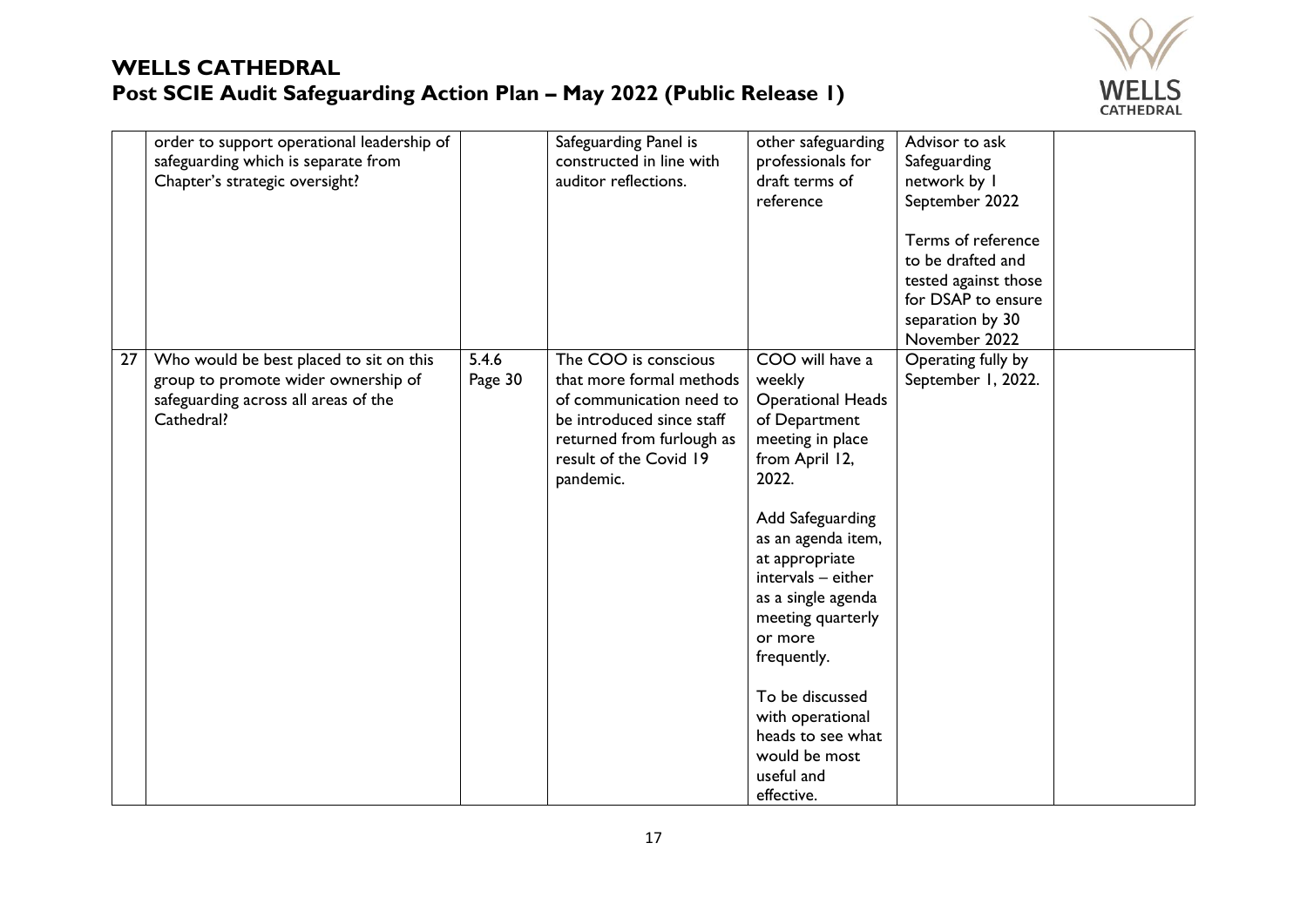

| 28 | What opportunities exist, or can be<br>further created, to share the message of<br>the safeguarding and its theological<br>importance? | 5.5.6.<br>Page 31 | The Chapter is committed<br>to embedding the<br>message of safeguarding<br>and its theological<br>importance                                                                 | The Chapter<br><b>Executive will</b><br>discuss the<br>opportunities that<br>exist and devise a<br>plan.                           | The Dean and<br>Precentor to lead.                                             |
|----|----------------------------------------------------------------------------------------------------------------------------------------|-------------------|------------------------------------------------------------------------------------------------------------------------------------------------------------------------------|------------------------------------------------------------------------------------------------------------------------------------|--------------------------------------------------------------------------------|
|    |                                                                                                                                        |                   |                                                                                                                                                                              | Cathedral to<br>participate in<br>'Safeguarding<br>Sunday' and will<br>work with<br>Diocese to deliver<br>a compelling<br>service. | The Dean and<br>Precentor to lead.                                             |
| 29 | How can the adoption of a high-challenge,<br>high-support approach be speedily<br>achieved by strategic leaders?                       | 5.5.14<br>Page 32 | Given the nature of the<br>feedback received from<br>the auditors Chapter<br>believes that an                                                                                | Chapter to work<br>with the Acting<br>Diocesan Bishop<br>of Bath and Wells,                                                        | Request made in a<br>letter to the Bishop<br>of Taunton on 5<br>April 2022 and |
| 30 | How can the visibility of strategic leaders<br>be improved to include all aspects of the<br>Cathedral?                                 | 5.5.14<br>Page 32 | independent review of the<br>leadership and culture is<br>required to address all<br>these areas.                                                                            | NST and SCIE (as<br>appropriate) to<br>determine the<br>detailed terms of                                                          | agreed in principle.<br>Next steps to be<br>identified post                    |
| 31 | What are the barriers to creating a<br>strategic safeguarding plan?                                                                    | 5.5.14<br>Page 32 | Independent enquiry of<br>staff, volunteers,<br>congregation etc. will<br>enable specific feedback<br>upon which action<br>planning can be based.<br>Management of the Covid | reference for an<br>independent<br>review.                                                                                         | acceptance of the<br>action plan.                                              |
|    |                                                                                                                                        |                   | 19 pandemic was the only<br>barrier to creating a                                                                                                                            |                                                                                                                                    |                                                                                |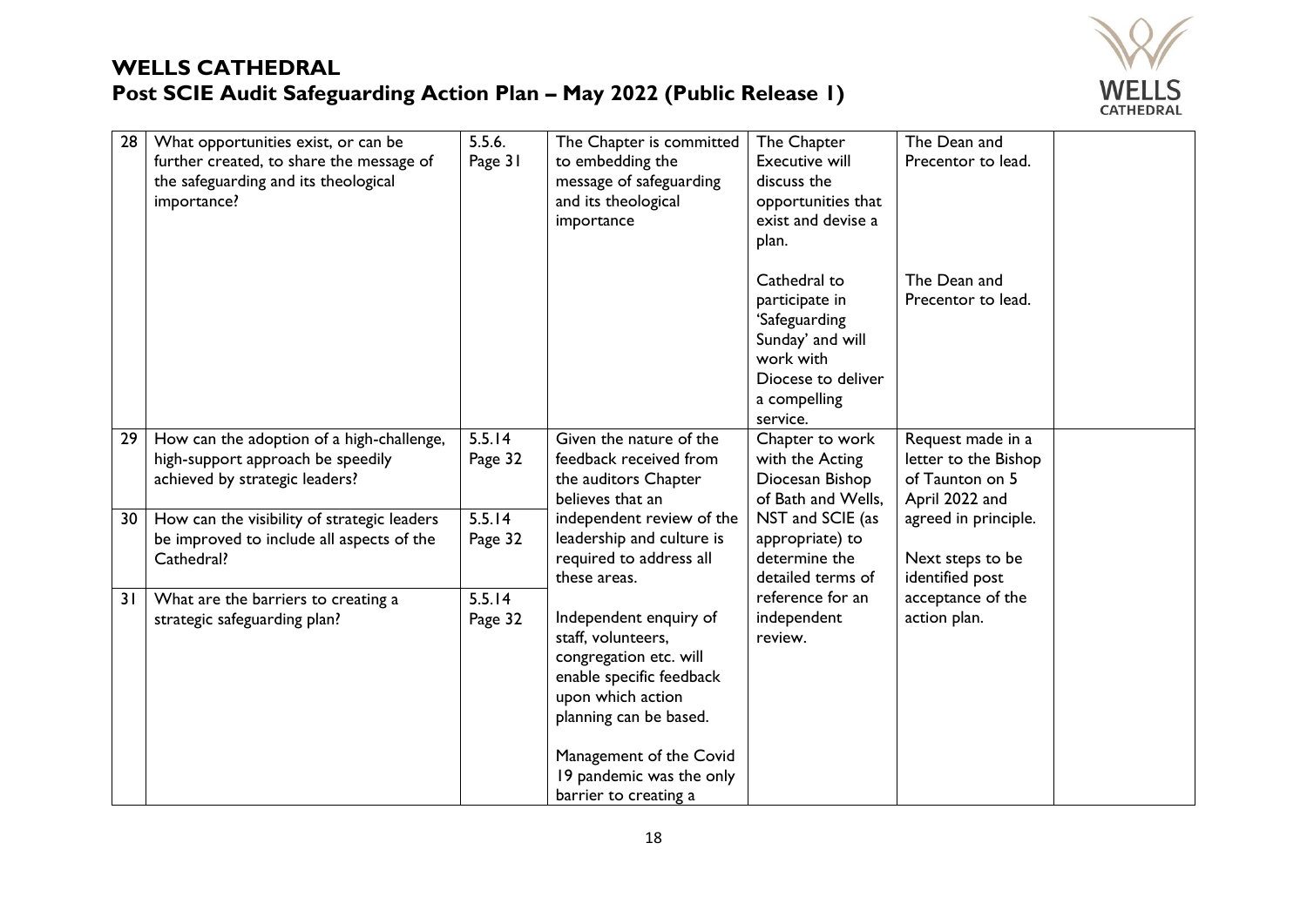

|    |                                                                                                                                                                                                                      |                   | strategic safeguarding<br>plan.                                                                                                                                                                                                       |                                                                                                                                                                                                                                                                                                                                                                                                  |                                                                                                                                                                                    |  |
|----|----------------------------------------------------------------------------------------------------------------------------------------------------------------------------------------------------------------------|-------------------|---------------------------------------------------------------------------------------------------------------------------------------------------------------------------------------------------------------------------------------|--------------------------------------------------------------------------------------------------------------------------------------------------------------------------------------------------------------------------------------------------------------------------------------------------------------------------------------------------------------------------------------------------|------------------------------------------------------------------------------------------------------------------------------------------------------------------------------------|--|
| 32 | How might more formal routes of<br>communication between operational<br>safeguarding leaders be managed and how<br>best can they be linked with the future<br>introduction of the Cathedral's<br>safeguarding group? | 5.5.22<br>Page 33 | The COO is conscious<br>that more formal methods<br>of communication need to<br>be introduced since staff<br>returned from furlough as<br>result of the Covid 19<br>pandemic.                                                         | COO will have a<br>weekly<br><b>Operational Heads</b><br>of Department<br>meeting in place<br>from April 12,<br>2022.<br>The matter of<br>how best they can<br>be linked will be<br>addressed by<br>paying careful<br>attention to the<br>terms of reference<br>of the Cathedral<br>Safeguarding Panel<br>and the creation/<br>implementation of<br>a robust<br>Safeguarding<br>operational plan | Operating fully by I<br>September 2022                                                                                                                                             |  |
| 33 | What is required to ensure the review of<br>the COO's role includes all aspects of<br>concern and sustainability?                                                                                                    | 5.5.22<br>Page 33 | Given the nature of the<br>feedback received from<br>the auditors Chapter<br>believes that the<br>independent review of<br>leadership and culture<br>should be asked to review<br>what is planned to ensure<br>the review of the role | Chapter to work<br>with the Acting<br>Diocesan Bishop<br>of Bath and Wells,<br>NST and SCIE (as<br>appropriate) to<br>determine the<br>detailed terms of<br>reference for an                                                                                                                                                                                                                     | Request made in a<br>letter to the Bishop<br>of Taunton on 5<br>April 2022 and<br>agreed in principle.<br>Next steps to be<br>identified post<br>acceptance of the<br>action plan. |  |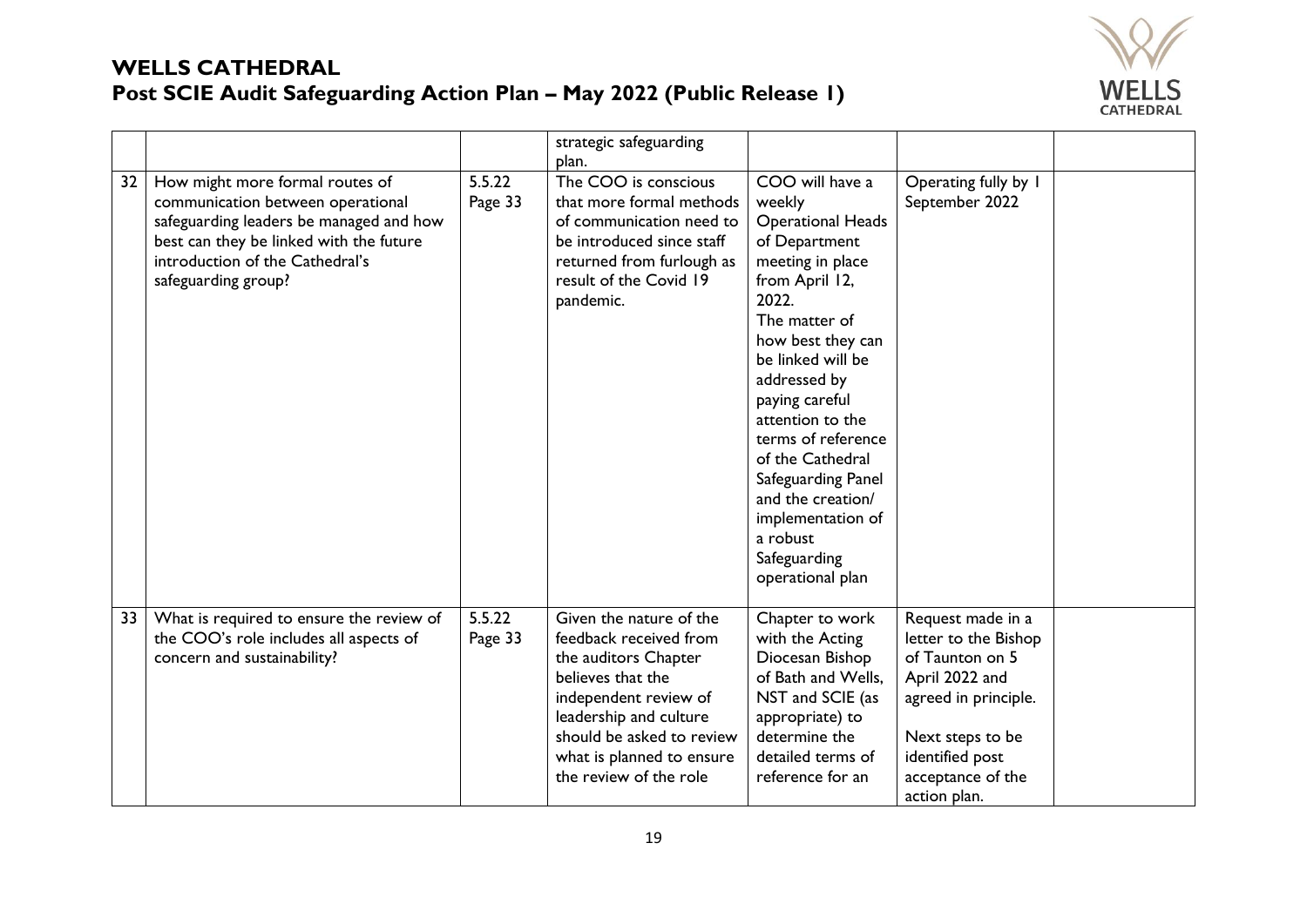

|    |                                                                                                                                                                        |                   | addresses all areas of                                                                                                                                                                                                                                                      | independent                                                                                                                                                                                                                                                                                                                                                        |                                                                                                                                                                                    |  |
|----|------------------------------------------------------------------------------------------------------------------------------------------------------------------------|-------------------|-----------------------------------------------------------------------------------------------------------------------------------------------------------------------------------------------------------------------------------------------------------------------------|--------------------------------------------------------------------------------------------------------------------------------------------------------------------------------------------------------------------------------------------------------------------------------------------------------------------------------------------------------------------|------------------------------------------------------------------------------------------------------------------------------------------------------------------------------------|--|
| 34 | What considerations are required to<br>address the issues of culture within the<br>Cathedral for staff and volunteers and to<br>reverse the concerns they have raised? | 5.6.14<br>Page 36 | concern and is sustainable.<br>Given the nature of the<br>feedback received from<br>the auditors Chapter<br>believes that an<br>independent review of<br>leadership and culture is<br>required to address all<br>these areas.                                               | review.<br>Chapter to work<br>with the Acting<br>Diocesan Bishop<br>of Bath and Wells.<br>NST and SCIE (as<br>appropriate) to<br>determine the<br>detailed terms of<br>reference for an<br>independent<br>review.                                                                                                                                                  | Request made in a<br>letter to the Bishop<br>of Taunton on 5<br>April 2022 and<br>agreed in principle.<br>Next steps to be<br>identified post<br>acceptance of the<br>action plan. |  |
| 35 | How might the Cathedral create a more<br>balanced and diverse community in Vicars'<br>Close?                                                                           | 5.6.14<br>Page 36 | Chapter was much struck<br>by the reflections of the<br>auditors on the<br>culture/subcultures<br>evident in Vicars' Close,<br>particularly in the use of<br>the words dependency<br>and infantilisation such<br>that feelings are acted out<br>in a way that is not adult. | Naturally, this is<br>an extremely<br>sensitive area for<br>staff as it involves<br>their home.<br>There are already<br>examples where<br>the Chapter has<br>considered and<br>agreed for<br>individuals not to<br>live on Vicars'<br>Close (both<br>musicians).<br>Work is underway<br>to understand the<br>implications on<br>employee benefits<br>to facilitate | Individual<br>discussions to<br>commence before<br>31 December 2022.                                                                                                               |  |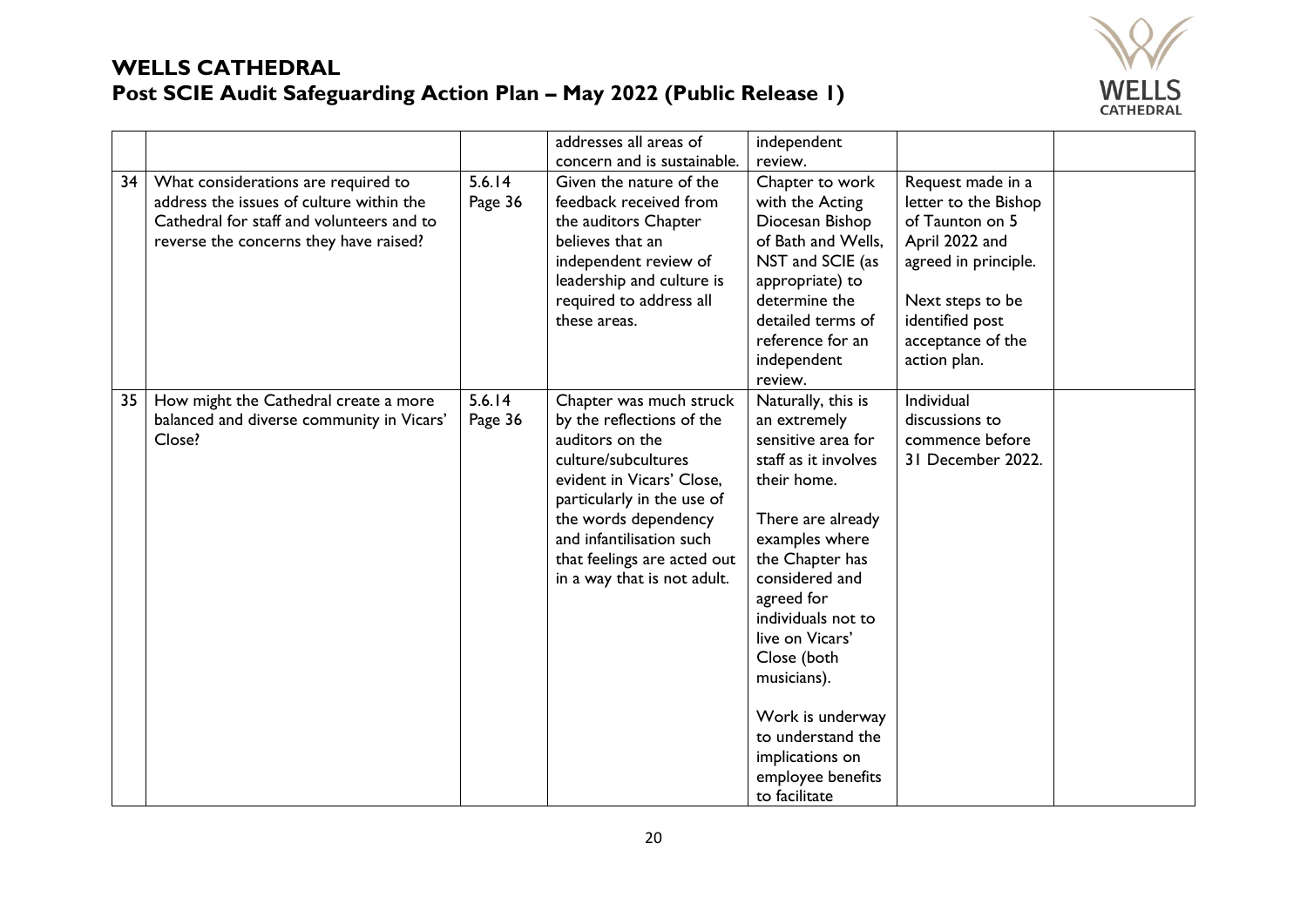

|  |  | considerations of    |  |  |
|--|--|----------------------|--|--|
|  |  | further requests     |  |  |
|  |  | should they arise.   |  |  |
|  |  |                      |  |  |
|  |  | When this work is    |  |  |
|  |  | complete and,        |  |  |
|  |  | given the nature of  |  |  |
|  |  | the feedback         |  |  |
|  |  | received, Chapter    |  |  |
|  |  | will consider the    |  |  |
|  |  | best way of          |  |  |
|  |  | engaging with the    |  |  |
|  |  | staff who live on    |  |  |
|  |  | Vicars' Close to     |  |  |
|  |  | determine            |  |  |
|  |  | whether the time     |  |  |
|  |  | has come to          |  |  |
|  |  | provide an           |  |  |
|  |  | <b>OPTIONAL</b> (for |  |  |
|  |  | current staff)       |  |  |
|  |  | alternative          |  |  |
|  |  | employment           |  |  |
|  |  | package so that      |  |  |
|  |  | staff may live 'away |  |  |
|  |  | from the job.'       |  |  |
|  |  |                      |  |  |
|  |  | Chapter will also    |  |  |
|  |  | review whether       |  |  |
|  |  | living in such close |  |  |
|  |  | proximity is         |  |  |
|  |  | necessary for the    |  |  |
|  |  | better               |  |  |
|  |  | performance of       |  |  |